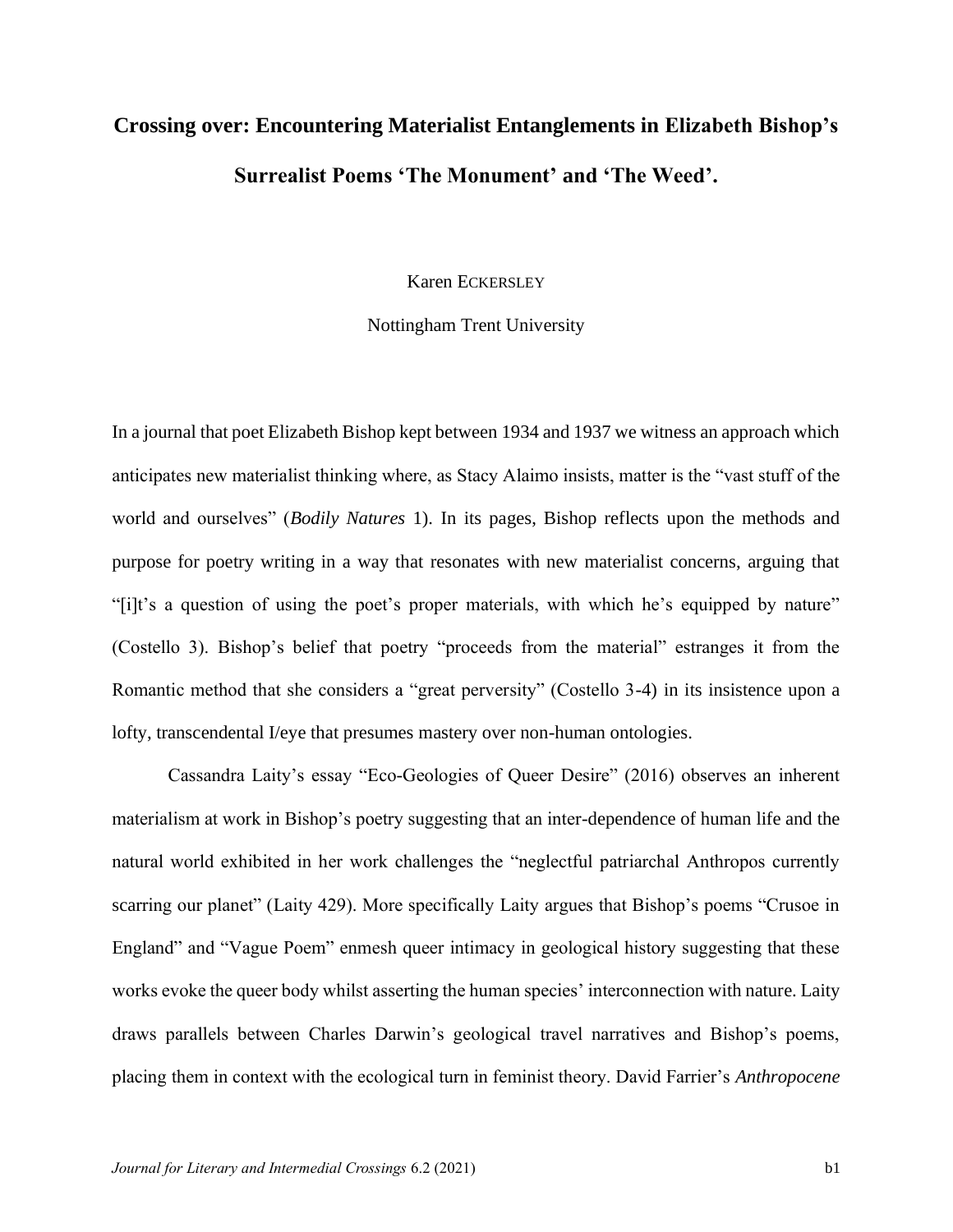*Poetics* (2019) shares Laity's interest in the geological themes of Bishop's poetry writing, arguing that she exhibits a preoccupation with deep time that in turn has the capacity to help us think through our current ecological crisis. He explores how Bishop has much to offer "to a study of Anthropocene poetics" (Farrier 23) in the manner that her geologically concerned poetry "shifts the emphasis from a linear, teleological temporality to one that is more pliable and open" (Farrier 23). Beginning with a reading of Bishop's "Sandpiper" he observes in particular her capacity to unsettle humanist scale and perspective in the manner that the bird's gaze finds "the planetary in the particular" (Farrier 24). For Farrier, "thinking across radically divergent scales, as the primary work of the geologic as well as the geographical imagination, is part of a necessary response to uncertainty" (Farrier 24) – an uncertainty that speaks to our attempts to navigate the challenging terrain of an environmental crisis.

The geological intersections highlighted by Laity's and Farrier's analyses provide an apt introduction to the entangled matter implicating human and non-human ontologies that I examine in Bishop's work in this article. Whilst I share their assertions that Bishop's poetry is underpinned by a perspective that destabilizes presumptions about human mastery, I focus more upon the way in which her poetry achieves this via motifs of entangled matter, both organic and inorganic. I argue that Bishop's poetry hones in upon the world's molecular and constituent parts in a way that implicates human and non-human interconnections, unsettling anthropocentric perspectives by highlighting the common materiality of all, where, as physicist Karen Barad explains, "we too are phenomena" (*Meeting the Universe Halfway* 206). Bishop's belief that the poet should "express something not of them" (Costello 3-4) is manifest in the manner that her poetry of description etches a world from its raw materials, eschewing Humanism's dictates by pointing instead to matter as a horizontalizing force. In other words, a dynamism that overrides and thus dismantles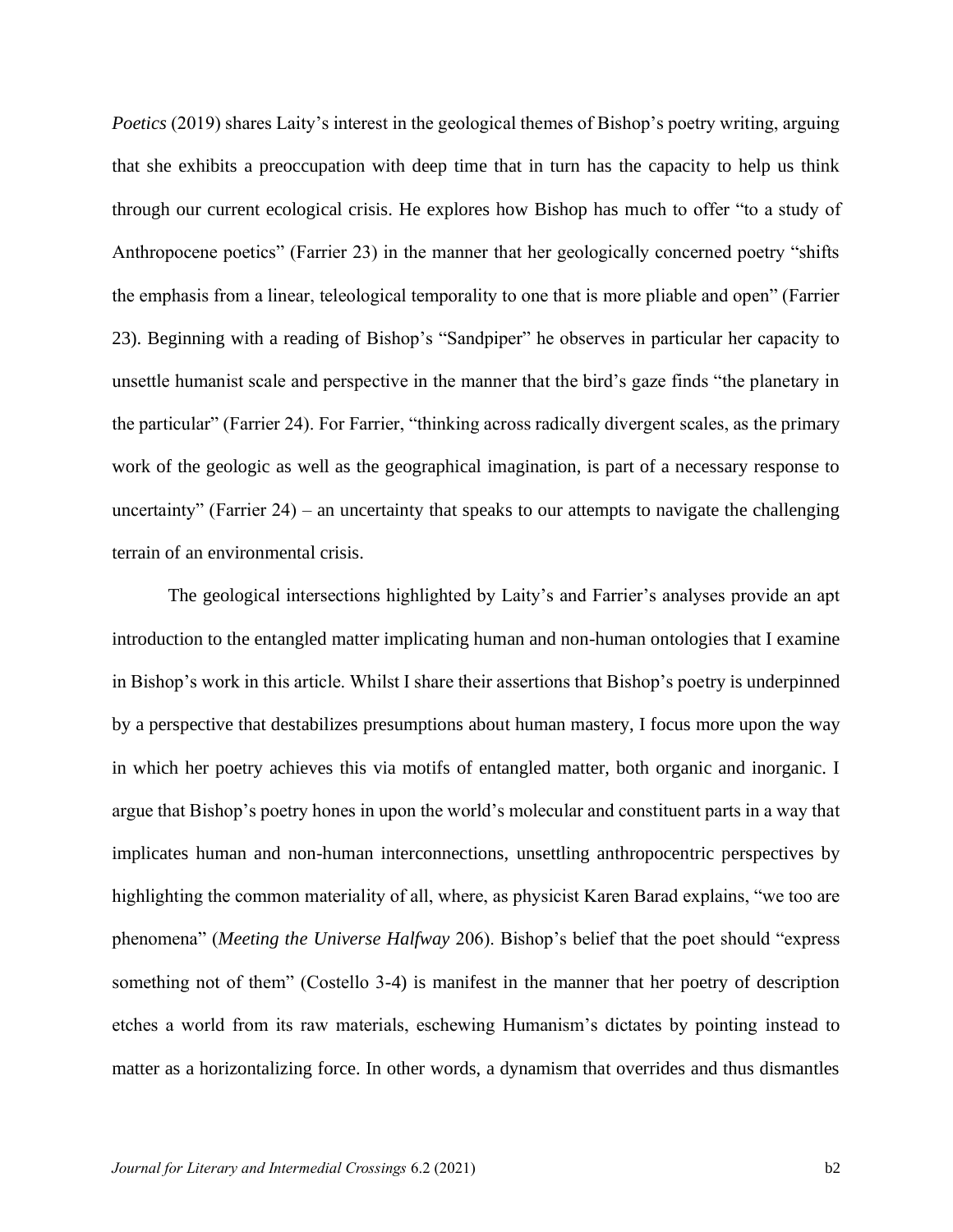the hierarchies imposed by anthropocentricism, pointing instead to matter that is intrinsic to the composition of all ontologies, whether human, animal or object. In this way, I will argue that Bishop's surrealist poems "The Monument" and "The Weed" are prescient evocations of the interconnecting and intersecting matter that resonates with new materialist frameworks, theorized by Jane Bennett, Stacy Alaimo and Karen Barad. In these poems I will demonstrate how Bishop shows how "Matter is produced and productive, generated and generative" (*Meeting the Universe Halfway* 137).

#### **A New Materialist Lens.**

A key tenet of new materialism is that "matter" is intrinsically multiple, self-organizing, dynamic, and inventive, criss-crossing between nature and culture, the animated and automated, bodies and environments. In Barad's words, matter is "a dynamic and shifting entanglement of relations, rather than […] a property of things" (*Meeting the Universe Halfway* 224). Materiality is, therefore, always already open to, or rather entangled with others – whether human or non-human. Barad warns against the continual perpetuation of the nature/culture binary, urging a more material approach to the world which instead acknowledges these binaries as co-existent, mutually implicated phenomena. Instead of reinforcing the boundary lines between matter, characterized as inert, and culture, defined as the Cartesian space of the thinking human subject or "cogito", Barad argues for a post-human account that questions the given-ness of human and non-human categories altogether; she examines instead how "the world is an ongoing open process of mattering through which "mattering" itself acquires meaning and form in the realization of different agential possibilities" ("Posthumanist Performativity" 135). In other words, Barad is underlining how all matter is implicated in a web of interconnections and entanglements, where human and non-human ontologies are never discrete individual entities but caught up in an ongoing, metamorphosing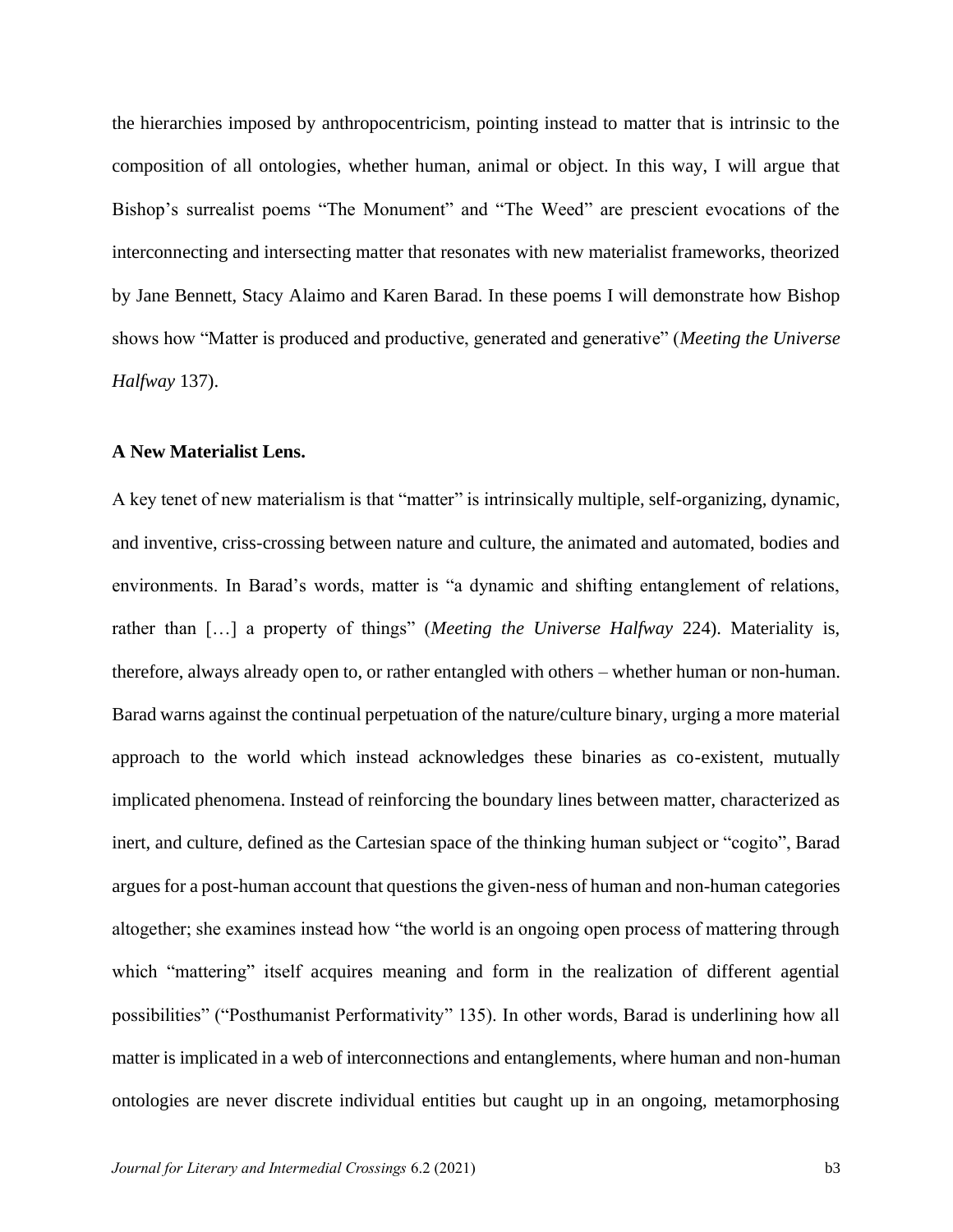dynamic with other matter. Referring to what she coins as "intra-activity" Barad argues that not only are humans' phenomenal matter that inhabit the natural world as much as a cultural one, but that we are also implicated in the universe's ongoing "becoming" in our continually evolving dynamic with multiple phenomena around us:

Phenomena are entanglements of spacetime mattering, not in the colloquial sense of the connection with intertwining of individual entities, but rather in the technical sense of 'quantum entanglements' which are the (ontological) inseparability of agential 'intra-acting' components. The notion of intra-action (in contrast to the usual 'interaction' which presumes the prior existence of independent entities/relata) marks an important shift, reopening and refiguring foundational notions of classical ontology such as causality, agency, space, time, matter, discourse, responsibility and accountability ("Nature's Queer Performativity" 125).

Barad dispels with Humanism's "classical ontologies" in her intra-active and post-humanist visions, where the foregrounding of all phenomena's materiality - including the human's - enables identities beyond the nature/culture binary. The concept of intra-action is central to Barad's new materialism and refers to the movement generated in an encounter of two or more bodies in a process of becoming different. This is a post-human process in that it recognizes how all ontologies are constantly metamorphosing into evolving shapes in their shifting dynamic with other phenomena, exploding the boundaries of fixed individualism presumed by Humanism. In the context of her work, the term "entanglement" refers "not simply to be(ing) intertwined with another, as in the joining of separate entities, but to lack an independent, self-contained existence" (*Meeting the Universe Halfway* ix). Entanglement, therefore, indicates how entities are always relational and how such relationality is fundamental to their constitution; an affirmative posthumanist mode that I argue is exhibited in Bishop's surrealist poetry.

In *Diffractive Reading New Materialism, Theory, Critique* (2021) Kai Merten explores how Barad's study of the diffractive process more specifically is one which can be applied to the process of reading a text or matter where the way in which waves spread, overlap and bend together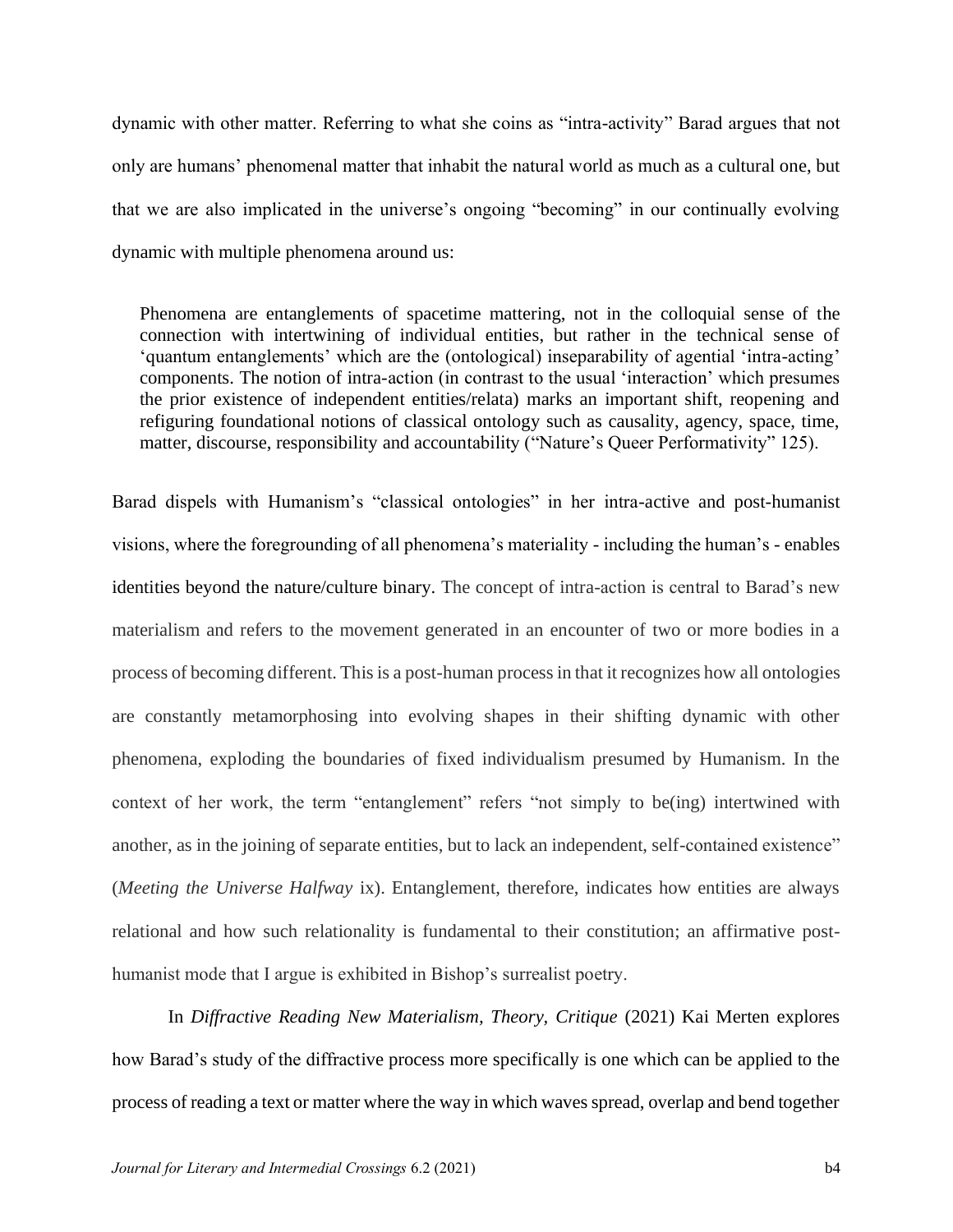speaks to new materialism's foundational themes of entanglement. Merten defines diffractive reading as "not a particular method of literary analysis but rather a wholly new understanding of reading in general (text, matter, etc.), which sees reading/reader as participating in, not representing, what they read" (*Diffractive Reading* 16). In this way reading itself creates new matter which is, as Merten explains, "always readable and hence expandable" (*Diffractive Reading* 13). This diffractive model demonstrates how "there are no preexisting separately determinate entities called "humans"" (*Meeting the Universe Halfway* 338) as Barad posits and so, as Merten further explains the Baradian approach of "reading text and reading matter diffractively, should be united" (*Diffractive Reading* 7). He sums up this method in a manner that I suggest resonates with the entangled approach exhibited by the speaker of Bishop's poem "The Monument":

Measuring-cum-reading the phenomenon co-creates it by entanglements. This is diffractive reading in the wider sense of working out the entangled/wave-like nature of something, while at the same time partaking in the very creation of this entanglement (*Diffractive Reading* 6).

Alaimo similarly departs from nature/culture dualisms in a manner that resonates with Barad's work and the diffractive models that Merten harnesses for literary analysis. She argues that the key to reconfiguring a Cartesian appraisal of matter and nature is to view them as agentic forces that act, where "those actions have consequences for both the human and nonhuman world" (*Material Feminisms* 4). Drawing upon Barad, she construes the human ontology as a dynamic one in a manner which implicates its resonance with nature and culture, rather than simply one or the other. To this end, Alaimo proposes a "trans-corporeality"; a map of transit which traces the "routes from human corporeality to the flesh of the other-than-human and back again" (*Material Feminisms* 253), pointing to the interconnectivity of all life. Alaimo's modes of entanglement emphasize the porosity of all bodily boundaries in a manner which threatens the presumed inherent wholeness of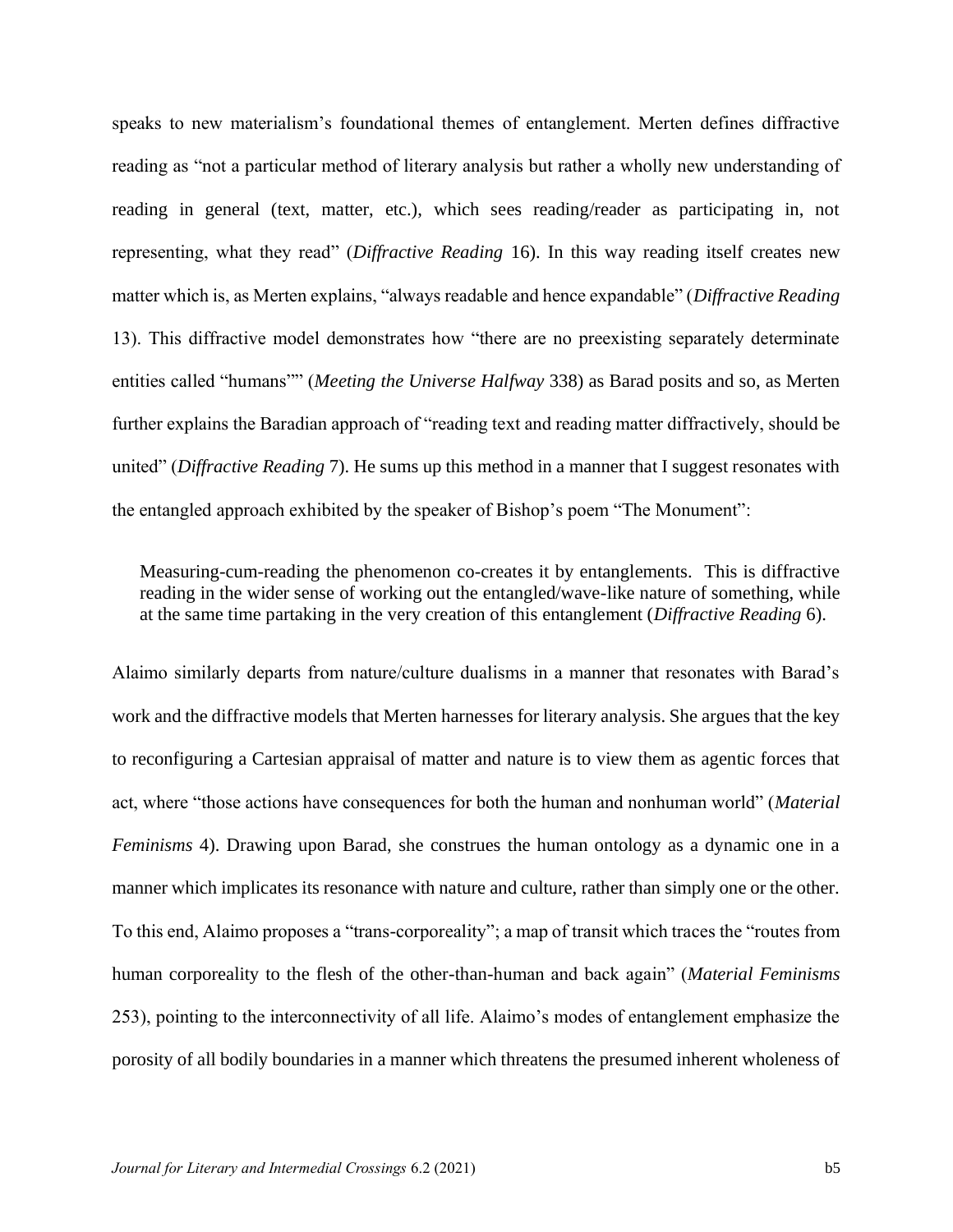the human, thus fracturing the hierarchical frameworks of Cartesian, humanist models which repeatedly prize individualism:

Imagining human corporeality as trans-corporeality in which the human is always intermeshed with the more-than-human-world, underlines the extent to which the corporeal substance of the human is ultimately inseparable from "the environment." […] By emphasizing the movement across bodies, trans-corporeality reveals the interchanges and interconnections between human corporeality and the more-than-human (*Material Feminisms* 238).

Such "interchanges and interconnections" unsettle androcentrically mapped Cartesian boundary lines and harness a kinship with nature and lively matter; not simply as a passive refuge from Humanism, but as a dynamic and kaleidoscopic space providing a portal out of its reductive confines. The human body's radical open-ness to its environment where it can be revised and reconfigured by other bodies in the manner that Alaimo's trans-corporeality and Barad's diffractive "intra-actions" highlight, resonates with Bishop's materialist visions as this article posits.

My analysis of matter as a force with an agency of its own and how it is manifest in the surrealist work of Bishop, extends to a study of culture, objects and things, as well as human and non-human nature in her poetry. Most specifically I suggest that Jane Bennett's conception of "Thing-Power", described in *Vibrant Matter* (2010), resonates with Bishop's poem "The Monument" (1946), where the supposed *inanimate*, exhibits itself as *animate* in a manner that reevaluates human centrality and supremacy. Bennett's study focuses upon assemblages of seemingly random vibrant materials that are catalyzed by their shifting interactions (or intraactions) with other entities and agencies. She explains the vivacity of shifting material components whilst referring to a walk by the river, suggesting that co-mingling between diverse entities infuses each item with new life in a way that the anthropocentric eye is habitually blind to: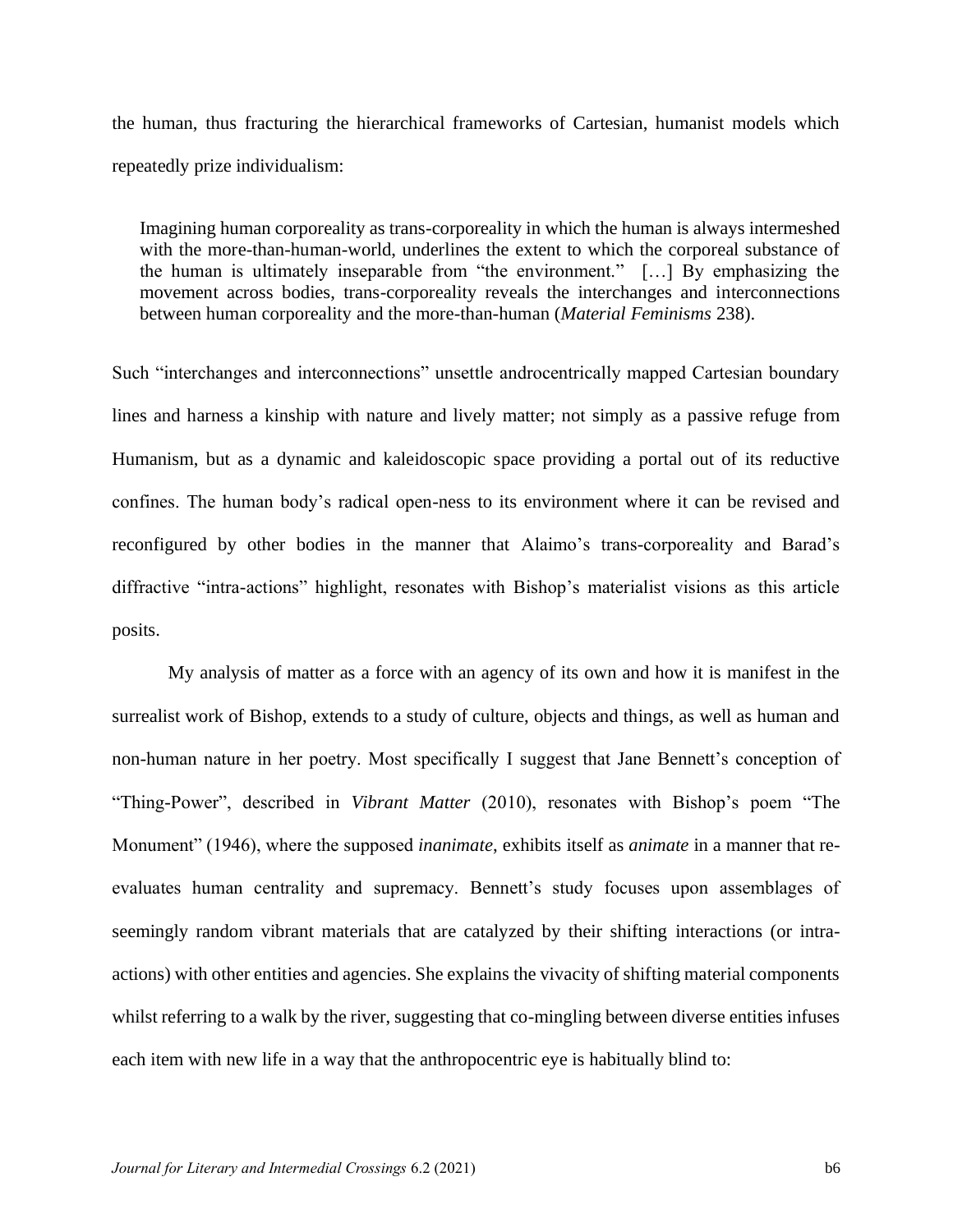When the materiality of the glove, the rat, the bottle cap, and the stick started to shimmer and spark, it was in part because of the contingent tableau that they formed with each other, with the street, with the weather that morning, with me […] In this assemblage, objects appeared as things, that is, as vivid entities not entirely reducible to the contexts in which (human) subjects set them (Bennett 5).

Such a "contingent tableau" resonates with the entangled crossovers which recurrently occur in Bishop's poetry both in connection to the "Thing Power" exhibited in "The Monument" but also in her most surrealist of works, "The Weed" (1946). In the intense entanglements of human and non-human life exhibited in this poem, I will argue that Bishop anticipates the "trans-corporeality" that exists between ontologies in their common materiality. In "The Weed", Bishop exposes how Humanism's belief in borderlines delineating human and non-human life is a fiction. The slippages she forges between the human speaker and organic matter, which create intra-active contact zones, rupture such borderlines for a more fluid and balanced milieu. In these poetic visions I will explore how Bishop's work resonates with Alaimo's assertion that "human corporeality in all its fleshiness, is inseparable from "nature" or "environment"" (*Material Feminisms* 238).

# **New Materialist Encounters in "The Monument".**

Published in Bishop's first collection *North & South* in 1946, "The Monument" exhibits new materialist sensibilities in the glimpses of the frottage technique initiated by surrealist Max Ernst. This praxis – one which involved using the floorboards to make a series of rubbings with a pencil – is visible in the poem in the manner that the speaker describes the grainy woodwork of the monument inflecting the sky in "long-fibred clouds" ("The Monument", line 30). This resonates with the way in which Ernst similarly details the frottage process impacting upon his own lens of perception. Whilst Bishop did not identify as a surrealist writer directly and repeatedly refused to be categorized altogether, critics including Richard Mullen, and Susan Rosenbaum more recently,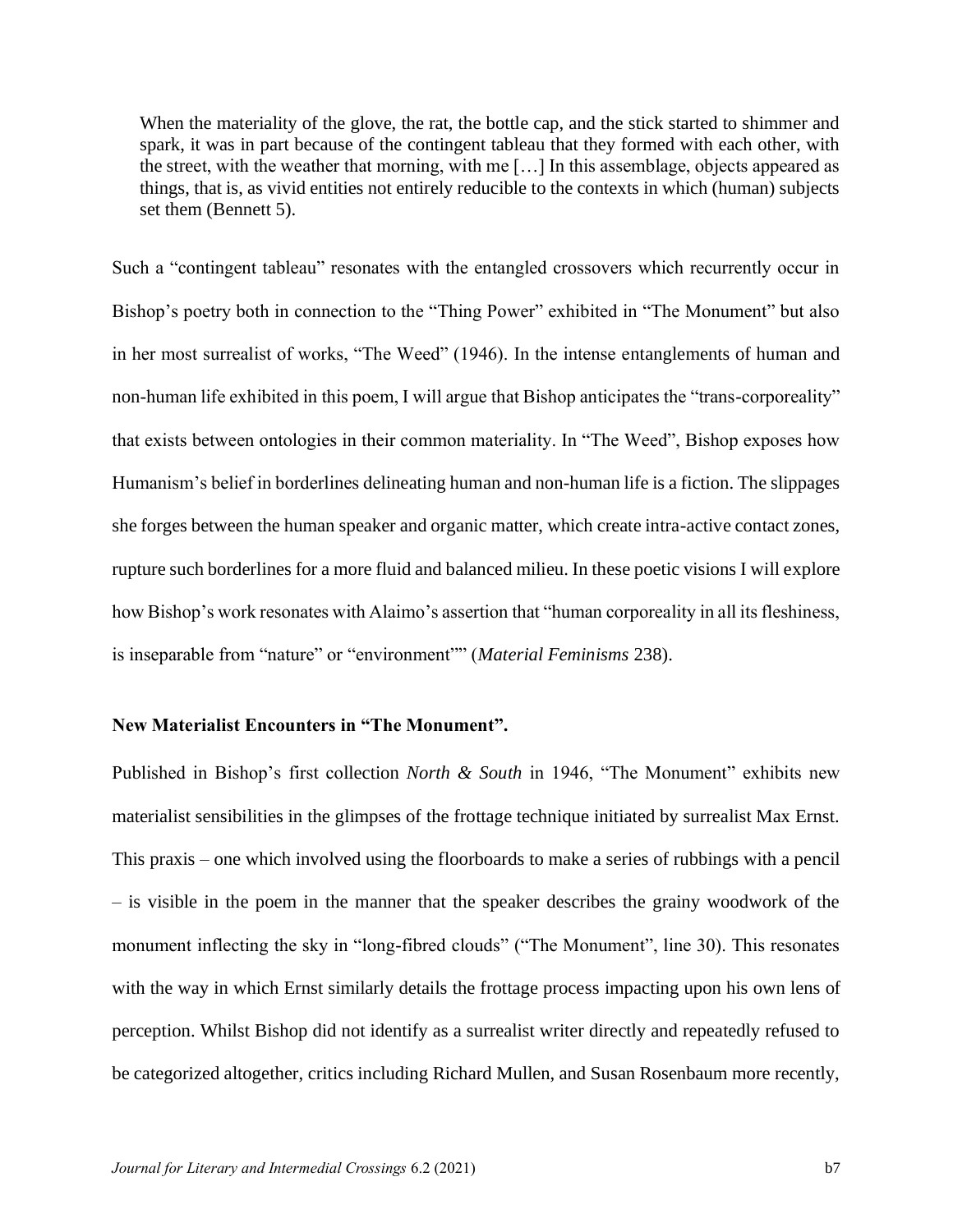have pointed to a surrealist sensibility at work in her early poetry. Rosenbaum observes that "Bishop joined other women artists interested in Surrealism – such as Eileen Agar, Lee Miller, and Leonor Fini –in looking beyond Freud to natural history, indicating a common desire for an expanded view of nature" (Rosenbaum, 71-72). She adds that "Bishop has much in common with other female and queer poets and artists who were inspired by Surrealism" and that in particular she "addresses Surrealism in the context of natural history" (Rosenbaum 71). Bishop spent time in Paris after Vassar College in 1934 and acknowledged that she had studied the work of surrealist painters in particular, sharing their interest in explorations of the unconscious. A number of her poems from this period exhibit a fascination with dream-worlds as the poems "Sleeping Standing Up" and "Sleeping on the Ceiling" from *North & South* demonstrate. Bishop owned a copy of Ernst's book *Histoire Naturelle* (1926) which contained a volume of his prints exhibiting the frottage method, and in a letter to Anne Stevenson, she acknowledges the impact that the surrealist technique had upon "The Monument." Her Key West notebooks, contained at Vassar Library, detail a sketch of a monument with notes above it saying "Pound out the ideas of sight –", and, in a clear reference to Ernst's method, "Take frottage of this sea" (Bergmann 1). This technique appealed to Bishop in its capacity to render tightly detailed and textured surfaces, thereby communicating her fascination with the dynamic between what can be seen and touched, as well as her belief that poetry "proceeds from the material" (Costello 3). The monument's ontological ambiguity in the poem is suggestive of the poet's own metamorphosing perceptions and speaks to a diffractive reading; Bishop invokes what Merten would call "the entangled co-creation of matter by observing or reading it" (*Diffractive Reading* 6) as her poetic praxis does not seek to represent or construct a copy of the monument but rather partakes in its evolving configuration.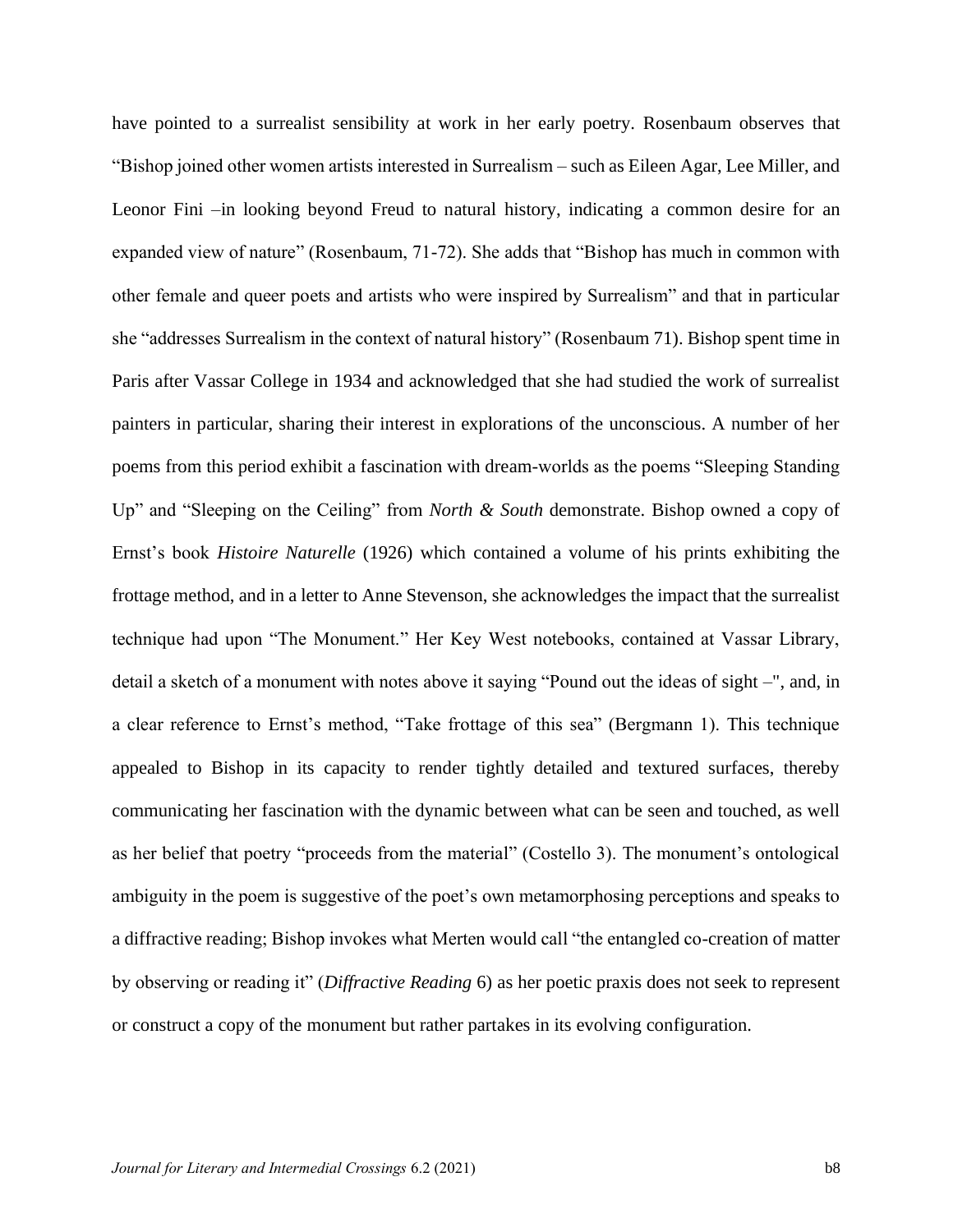Bishop labels the monument as an "artefact" which is potentially estranged from the earth, but also one whose decorations "give it away as having life, and wishing" ("The Monument", line 67) thereby materially reconnecting it as an agentive phenomenon. Bishop conveys a sense of its animation and vivacity in its dynamic interaction with the material environment in which it is embedded, where "the light goes around it/like a prowling animal" ("The Monument", lines 70- 71). Bishop's invocation of a more tactile approach speaks to a kinesthetic, inter-connected strategy in her work, intimating an earthy and grounded perception of the world and its contents; a materialist landscape that she does not wish to subsume into an anthropocentrically appropriated sphere. In this materialist reading, I posit that "The Monument" conveys the "curious ability of the inanimate to animate" in a manner that points to the materiality of all matter, where human encounters with supposedly inert phenomena – including a monument – have the potential to "chasten […] fantasies of human mastery" (Bennett 122) in their ontological cross-over. Bishop's granular description, deftly accruing the details of the monument and its setting, etches a poetic image in such a way that for the readers of the poem, she simulates the process of its construction as she writes. In the opening stanza, she draws out lines of material immanence between building her poem and the monument itself, forging a cultural and material cross-over which speaks to diffractive and intra-active modes of writing and reading that dissolves humanist dialectics of power:

Now can you see the monument? It is of wood built somewhat like a box. No. Built like several boxes in descending sizes one above the other. Each is turned half-way round so that its corners point toward the sides of the one below and angles alternate. Then on the topmost cube is set a sort of fleur-de-lys of weathered wood ("The Monument", lines 1-9).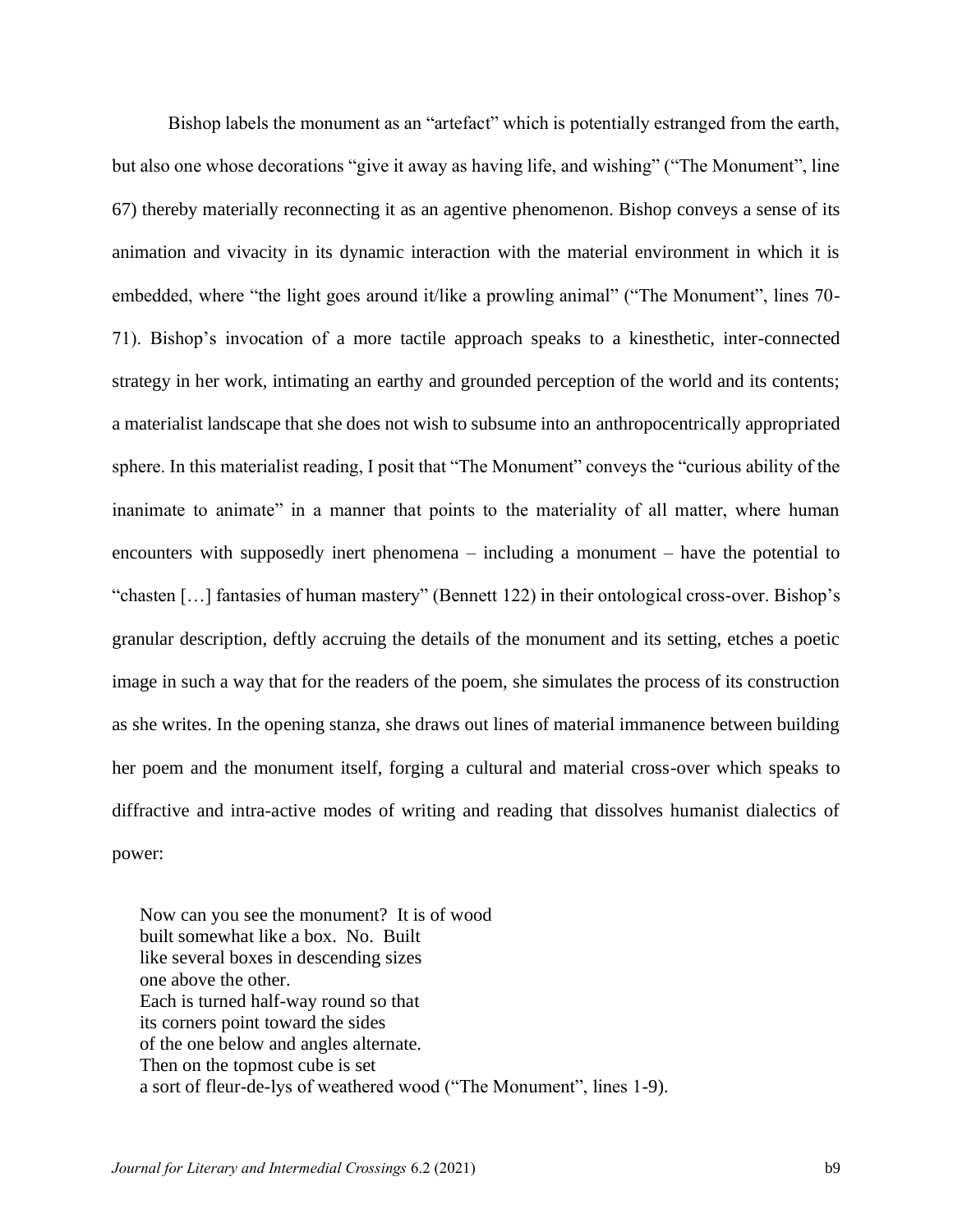The speaker's opening line asking if a companion can "see the monument?" is a provocative one, functioning more as an invitation to begin to see the structure differently and to interact with it. In this way Bishop immediately engages with a materialist mode, perceiving the monument beyond the anthropocentrically anchored configuration that claims a monopoly on its meaning. In this opening stanza, the poet is fostering a new receptivity to the monument, adopting a diffractive lens that escapes humanist appropriation by focusing instead upon its material agency, anticipating Bennett's "Thing-Power". Not only does Bishop identify the agentive potential of the monument's components, she also alludes to their entangled co-existence where they are connected both in their tactile proximity to each other, but also in the manner that she employs a simile to draw parallels between them. The structure comprising of an assemblage appearing "like several boxes" speaks to materialism's multiplicity over humanist individualism as well as Bishop's provisional appraisal of what she sees, indicative of her own materialist lens that recognizes the potential for the monument's metamorphosis. Such a post-anthropocentric approach, which eschews Humanism's repeated claims to mastery, conflates with Friedrich Nietzsche's insistence that humans must begin to see the world anew to enable a more receptive wakefulness to the environments in which we exist:

Learning to see – accustoming the idea to calmness, to patience, to letting things come up to it; postponing judgment, learning to go around and grasp each individual case from all sides…Learning to see, as I understand it, is almost what, unphilosophically speaking, is called a strong will: the essential feature is precisely not to 'will' – to be able to suspend decision. (Nietzsche 6)

Cultivating a new receptivity in the manner that Nietzsche extols has the capacity to over-come the sense of self that characterizes attempts at human mastery, giving way instead to a mode that experiences matter as generative and agentive. This is precisely the manner in which the speaker of "The Monument" expresses their experience of the structure, eschewing epistemological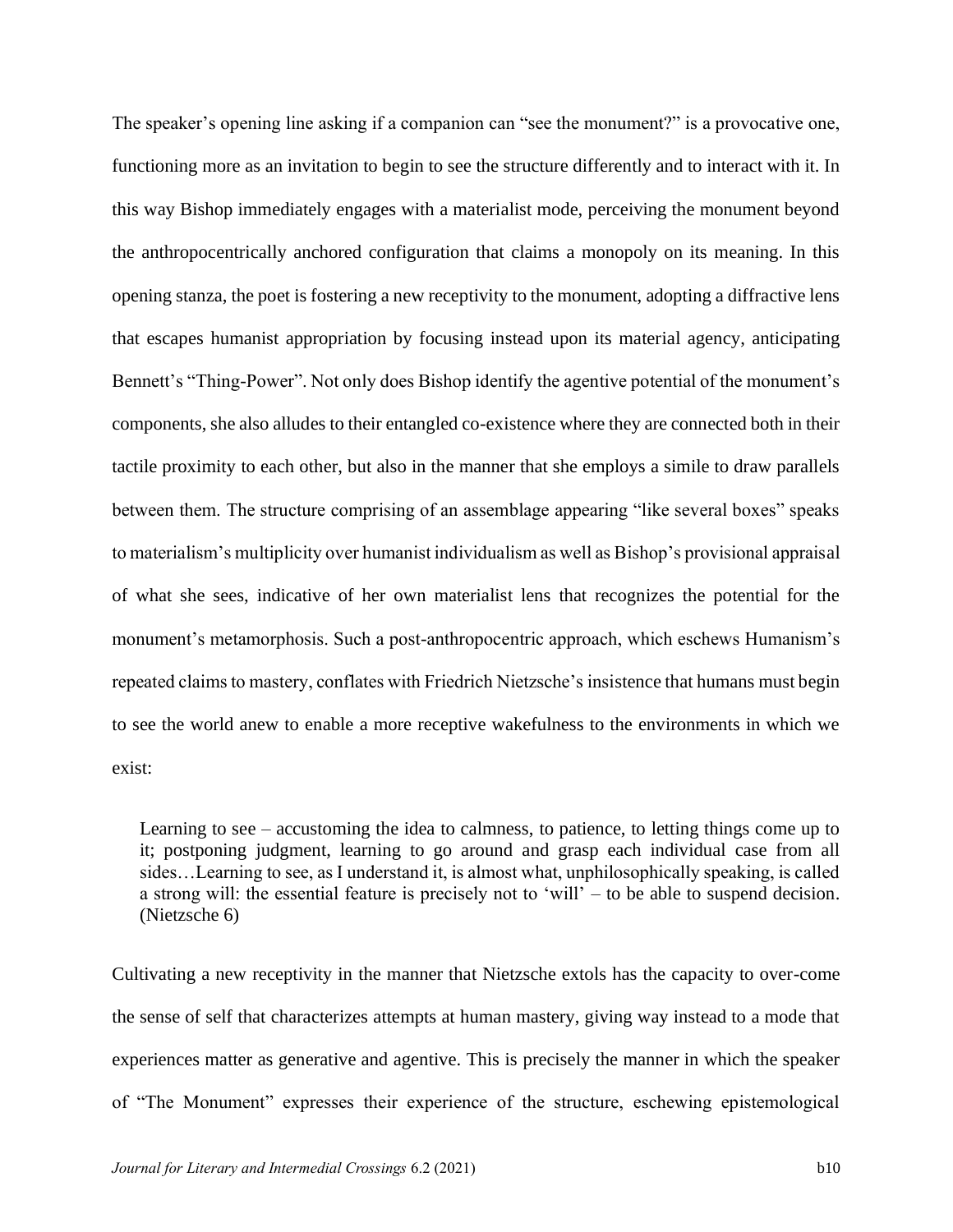reflections upon its cultural symbolism for a materially driven understanding that implicates human and non-human ontologies collectively. Bishop shares Nietzsche's approach in the way that she grasps "each individual case from all sides", swerving to correct initial presumptions about the monument's singularity to express instead its assembled plurality. Such epanorthosis – a process of rephrasing something said in order to emphasize or correct oneself – underlines how the monument itself is similarly subject to change and thereby not a fixed, inert entity. Its material and intra-active potential underlining a dynamic more-than-human ontology, is manifest in Bishop's description of its "weathered" appearance, demonstrating a shape-shifting phenomenon at the mercy of temporal and meteorological elements. As a result, Bishop situates the structure not as a separate unit, but one enmeshed in a wider, inter-connected environment, further speaking to an entangled mode and a diffractive reading as this first stanza extract intimates:

A sea of narrow, horizontal boards lies out behind our lonely monument, its long grains alternating right and left like floorboards – spotted, swarming-still, and motionless. A sky runs parallel, and it is palings, coarser than the sea's: splintery sunlight and long-fibred clouds. ("The Monument", lines 24-30)

Whilst the reference to "our lonely monument" has the potential to anthropomorphize it, such a description could also suggest that the poet is in fact finding a kinship with this spectacle; not as a vision that is controlled by the human eye but as one that exhibits further signs of our connection with it. Here we witness, as Barad highlights, how humans "emerge as having a role to play in the constitution of specific phenomena" doing so as "part of the larger material configuration […] of the world" (*Meeting the Universe Halfway* 338). So proximate and alive is the material agency of the wooden monument that the second speaker of the poem imagines its grainy effect spilling and crossing over into the sky and sea space, where clouds are "full of glistening splinters" and the sea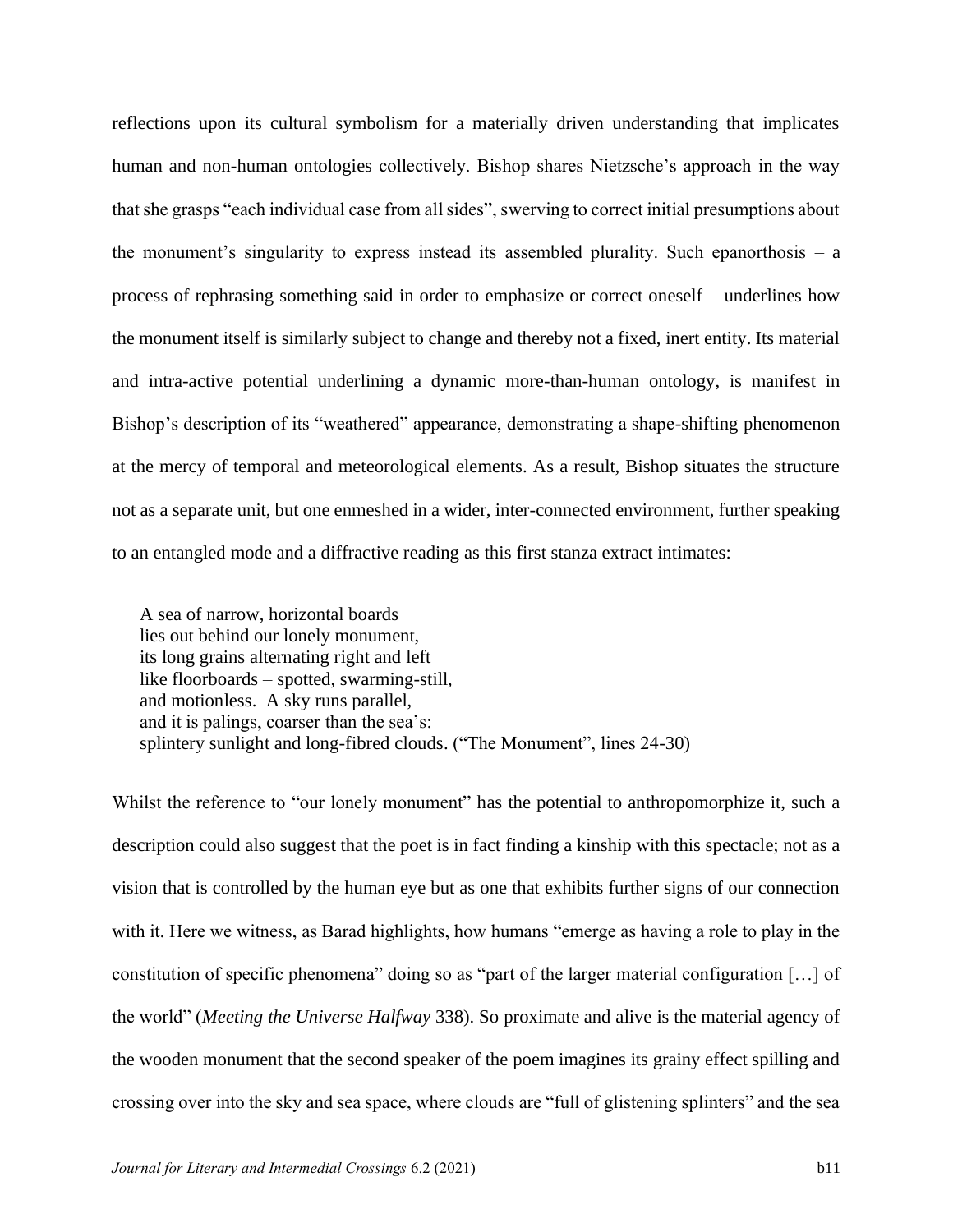becomes a series of "horizontal boards." Bishop's "a sky," rather than one preceded by the definite article, demonstrates how it is both an evolving shifting phenomenon itself, as well as a space that eludes the concrete permanence that the anthropocentric I/eye attaches to it. Rather, in its denotation as *a* instead of *the*, Bishop conveys how "sky" is a metamorphosing and plural phenomenon which slides between many variables and versions. The paradoxical "swarming-still" of the sea speaks to the illusory appearance of the monument's own stasis which Bishop shatters via her lively evocation of the structure; in this way she anticipates Bennett's postulation that there is no point of pure stillness in a materialist landscape. Bishop's recurrent sibilance in the "splintery sunlight" and "glistening splinters" conveys a textured effect to her language, thereby creating a material resonance between poetic form and subject matter, pointing to a further spillage across phenomena. The reference to splintering similarly invokes a vision of how ontologies cross over and become caught up in one another, entangling and embedding within their material layers in a diffractive process. The tactility of this space, suggested by a "coarser sky" and "long-fibred clouds," speaks to Bishop's synesthetic praxis which resonantly enmeshes the sensorial experience in a materialist manner.

The second speaker of the poem, who remains anonymous, observes that the "dryness in which the monument is cracking" even inflects the quality of the air, now described as one that is "eroded" as it is breathed in. The speaker is identified in the second person in the opening line of the poem and is made present through their detailed observations and interrogative enquiries about the monument's existence which are directed at the lyric "I". In this knotted assemblage, Bishop evokes a poetry inflected by Ernst's frottage technique. Bishop's scene constructed from "floorboards" and "long-fibred clouds" clearly speaks to the materiality of this practice. In the following quotation, Ernst describes how in the process of making these pencil rubbings, he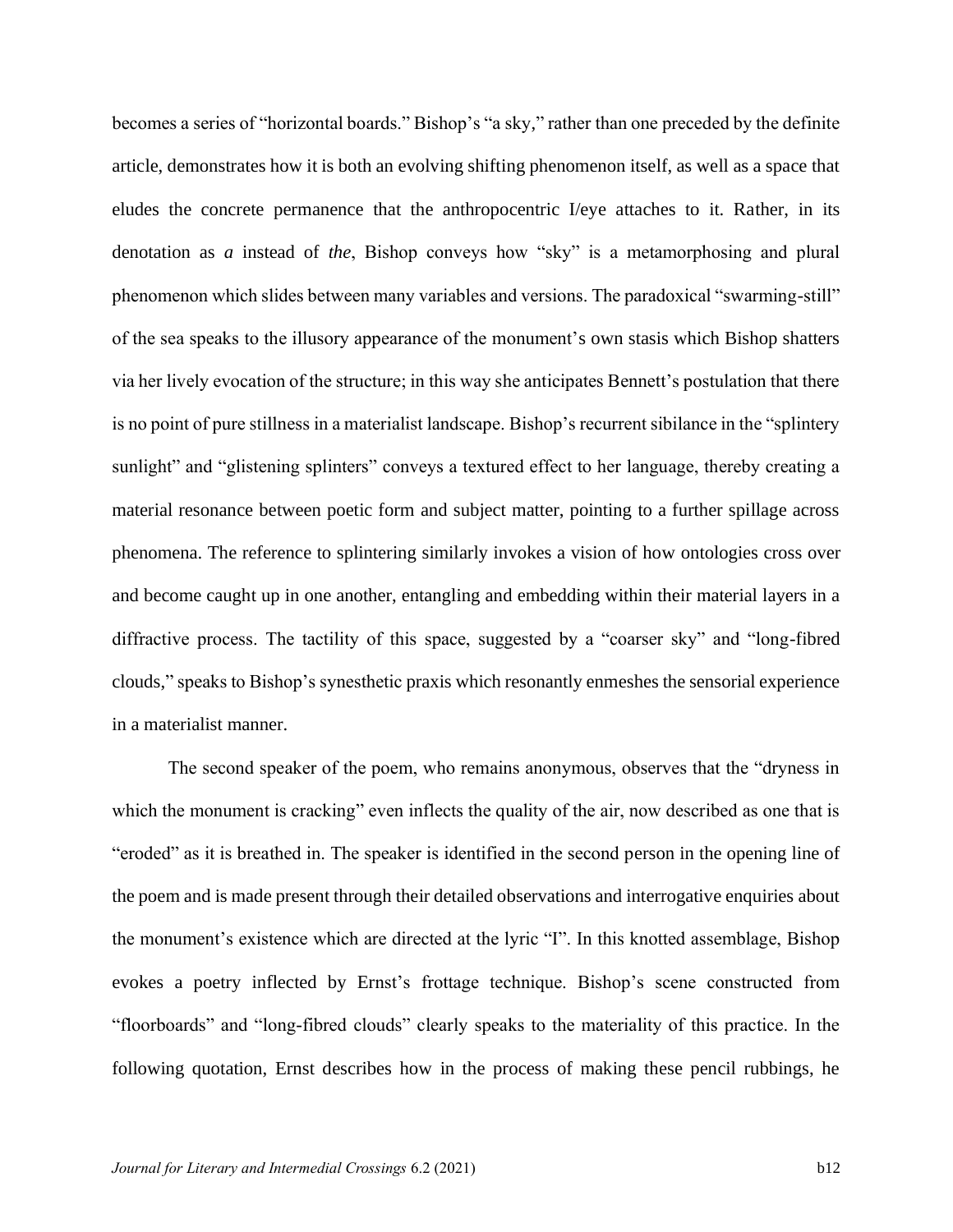becomes aware of transformations taking place within the media he is studying, as well as how this aesthetic approach triggers a consciousness of other matter that surrounds him:

[...] the fact that the drawings thus obtained steadily lose, thanks to a series of suggestions and transmutations occurring to one spontaneously[…]the character of the material being studied – wood - and assume the aspect of unbelievably clear images of nature […] I was led to examine the same way, but indiscriminately, many kinds of material happening to be in my field of vision – leaves and their veins, the unravelling edges of sackcloth, the palette-knife markings on a "modern" picture (Mullen 66).

In this account, Ernst evokes an intricate web of material happenings in a manner which Bishop recapitulates in her poem, where the speaker's awareness of the "many kinds of material happening" in the world becomes heightened and intense in mutually implicated cross-overs. Ernst also intimates a "ThingPower" where a list of seemingly inert objects including the "sackcloth" and a "'modern' picture," radiate an agentic energy which catalyzes his own artistic powers. In the same way that Ernst's own frottage process prompts a post-anthropocentric lens of perception within him, so too does Bishop's poetic eye forge an increasingly shifting picture in her poem. I suggest that she details overlapping and material entities in such a way that they spill like waves, beyond the borders of the monument itself in diffractive manoeuvres. This preoccupation with the materiality of the monument's existence indicates how the speaker does not quest for definitive proof of its historical purpose or significance. Rather, she appears to deliberately obfuscate the specificities of its past as though charting its genealogy in humanist terms is secondary to its ongoing, vibrant materiality. This dynamic, forward movement is manifest in the final stanza where Bishop conjures a vision of the monument's capacity to forge new lines of immanence towards other entities, both human and non-human. Part of the monument's capacity to affect is the manner in which Bishop conveys it as a malleable and transversal entity with the ability to seep into the human imagination, intimating a diffractive approach to material phenomena; a concept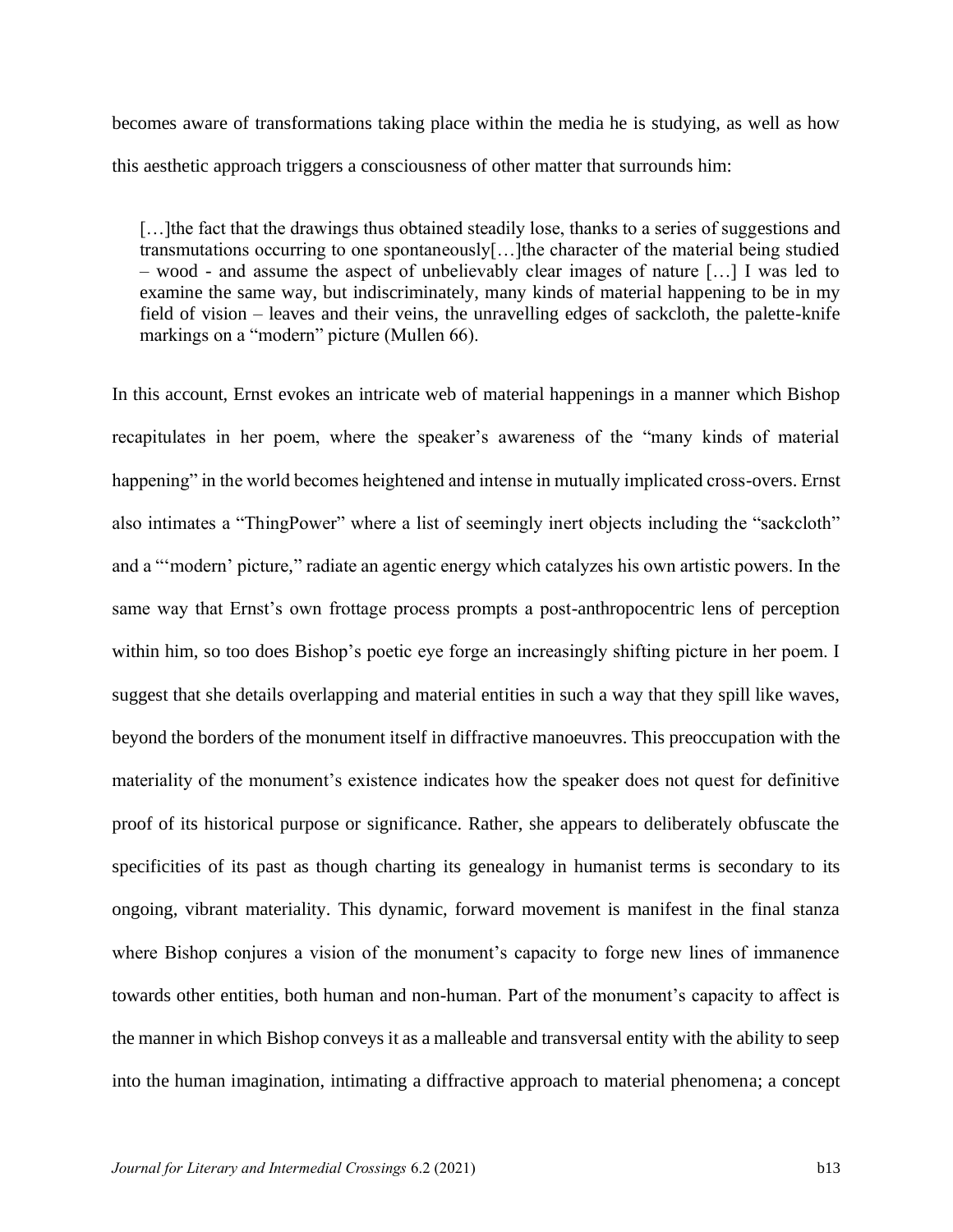which Bennett discusses in response to the lively matter she encounters on her river walk that impacts upon her as much as the objects she observes. In this final stanza, Bishop etches a vision of not only what the monument may be, but also what it could further become, thus unravelling humanist presumptions of it as an inert and stationary ontology anchored in the past:

The bones of the artist-prince may be inside or far away on even drier soil. But roughly but adequately it can shelter what is within (which after all cannot have been intended to be seen). It is the beginning of a painting, a piece of sculpture, or poem, or monument, and all of wood. Watch it closely. ("The Monument", lines 74-81)

The "artist-prince", mentioned vaguely in the second stanza, is similarly only given a passing reference here, his whereabouts unknown and not of major consequence. Of greater interest is the monument's future capacity to shapeshift, where Bishop's reference to a "beginning" is significant. Such a "beginning" dislodges the monument from a finite history skewed by anthropocentricism, instead speaking to what physicist Karen Barad describes as matter that is "produced and productive, generated and generative" (*Meeting the Universe Halfway* 137). In this way the structure is evoked as an on-going force, projected as a possible "sculpture, or poem, or monument," malleable both in its physical materiality as an entity "all of wood", but also in its capacity to stir an observer's imagination, becoming other art forms. Whilst these other art forms could be construed as a reference to an anthropocentric approach I posit that Bishop is speaking to the malleability of the arts and culture; shifting forms that underline their intrinsic materiality which demonstrates a kinship with non-human matter and nature. In the metamorphic visions that Bishop imagines, we see how the monument exhibits intra-active dynamisms in a way that affirmatively displaces anthropocentrically conceived notions of a fixed, classical ontology. These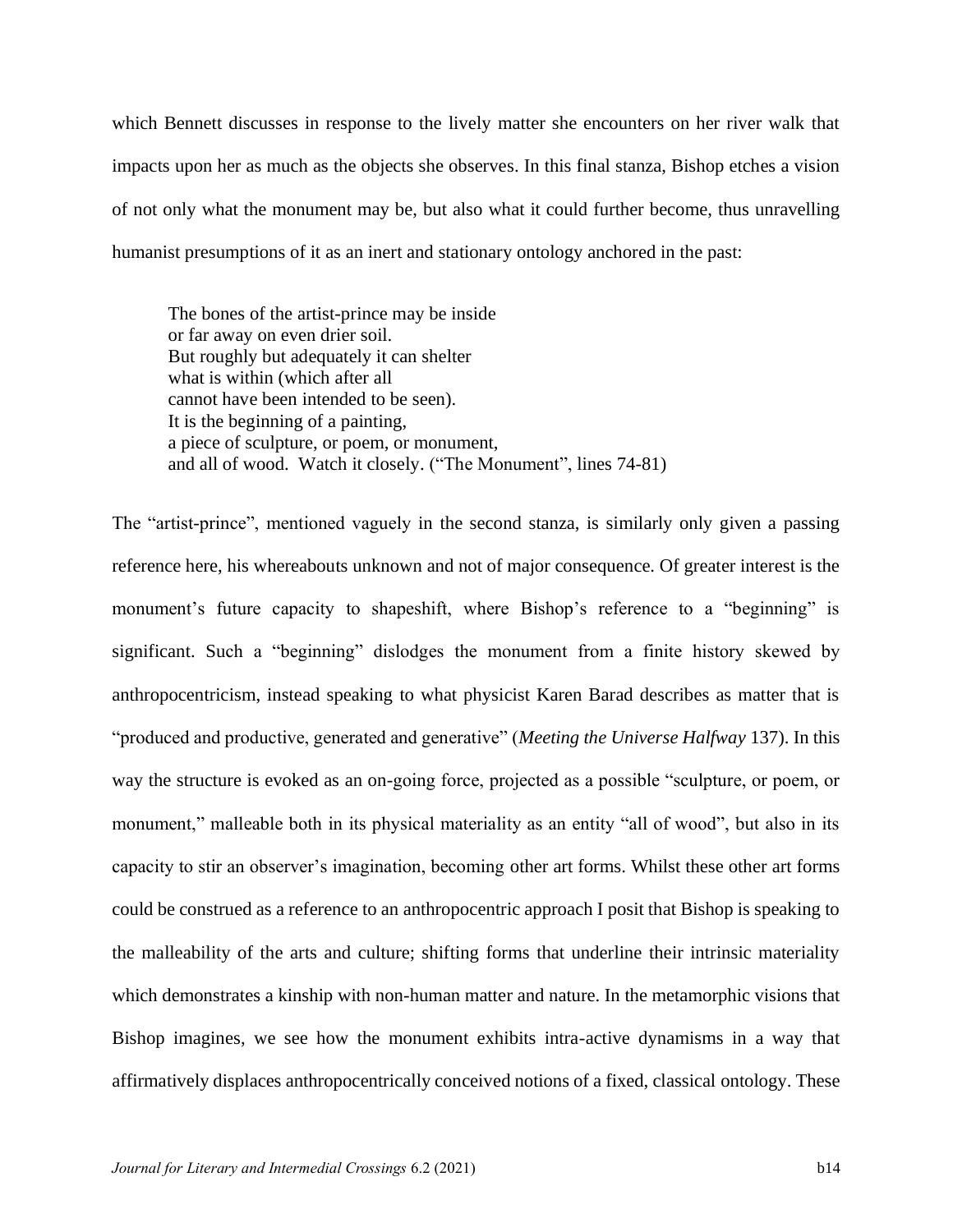mobile entanglements that implicate the speaker as much as the monument itself, speak to Rosi Braidotti's post-humanist argument that "we live in permanent processes of transition, hybridization and nomadism" (*Metamorphoses* 2). She adds that "these in-between states and stages defy the established modes of theoretical representation" (*Metamorphoses* 2). The evolving and transversal interconnections between the monument and its environment, as well as its relationship to the human observers are a precise embodiment of this becoming mode showing how, as Barad explains, all matter constitutes "not a thing but a doing" (*Meeting the Universe Halfway* 139).

Bishop's final imperative regarding the monument, "Watch it closely," is key to understanding the mobility of all matter and our relationship with it as matter ourselves. It marks the processual and mobile nature of the speaker's thoughts, who at the beginning of the poem talked of attempting to "see" it instead. The move to *watch* rather than simply *see* demonstrates a growing materialist approach to the monument, where by actively observing the structure and its phenomenal cross-overs she emerges from the linear boundaries that result in androcentric myopia. This is precisely the approach that characterizes Bishop's poem where the monument's material elasticity – both as a cultural and as a physical entity – demonstrates a "Thing-Power" that horizontalizes human and non-human relations. Most significantly this understanding exhibited in the poem intimates how humans are themselves embedded within the materiality of their environment, rather than independently situated upon an imagined hierarchical throne. Barad discusses this post-human mode of affirmative entwinement between all matter in *Meeting the Universe Halfway* (2007):

Human practices are not the only practices that come to matter, but neither is the world…independent of human practices…In other words humans (like other parts of nature) are of the world not in the world, and surely not outside of it looking in. Humans are intraactively (re)constituted as part of the world's becoming (206).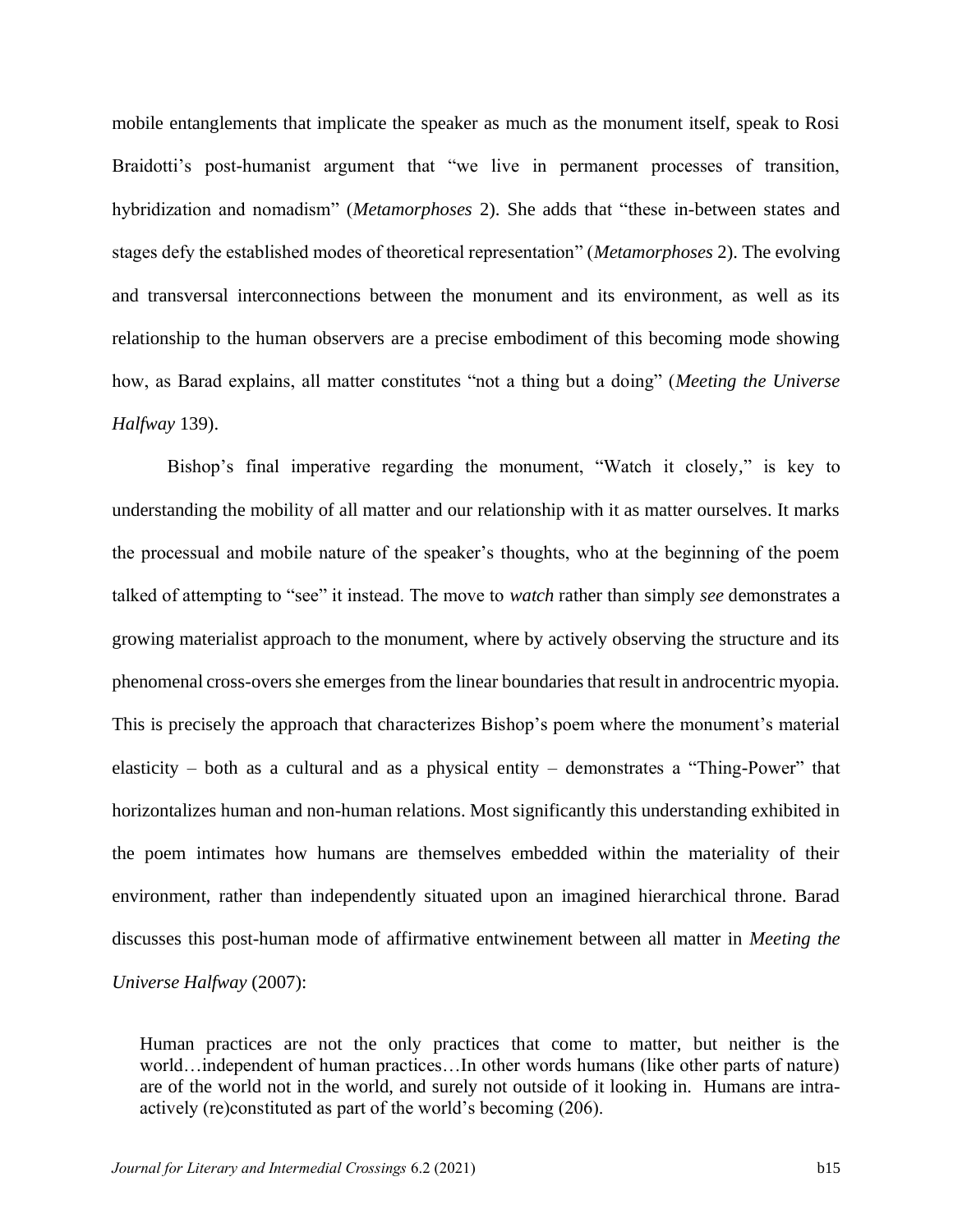Recognizing how the human species is of the world and therefore matter amongst matter rather than outside of it is a position that the speaker of Bishop's "The Monument" adopts, articulating her belief that poetry begins with "the material". Rather, as we witness in the poem, the human viewer is a virtual component in a shifting assemblage of material entities, bringing these forces into a tangled proximity in a swirl of metamorphosing relations. Such *becoming* demonstrate how bodies – human and more-than-human – are agentive ontologies in the manner that new materialist Moira Gatens posits. Exhibiting a post-human thinking that resonates with Barad's, she explains how the "body does not have a truth or true nature since it is a process, and its meaning and capacities vary according to its context" (Gatens 57). It is an understanding which is pertinent to "The Monument" but also introduces Bishop's poem "The Weed"; a work which moves from concepts of "Thing-Power" towards human-nature entanglements thereby anticipating Stacy Alaimo's trans-corporeal modes. In the following analysis I will investigate the manner in which "The Weed" anticipates Alaimo's postulation that human's "material fleshiness" makes it inseparable from the environment, eschewing androcentric presuppositions that the body is a sealed unit, divorced from the world around it.

# **Trans-corporeal Entanglements in "The Weed".**

Also located in the early poetry collection *North & South* (1946), Bishop's oneiric and most conspicuously surrealist poem "The Weed" sees the speaker dreaming that "dead and meditating" a weed bursts forth from her heart. Bishop immediately establishes the porosity of boundaries between human and nature as their ontologies fuse together in a vibrant and ontological crossover. In this poem we see how, as Gatens explains, human identity "can never be viewed as a final or finished product", since it is "in constant interchange with its environment" (Gatens 110).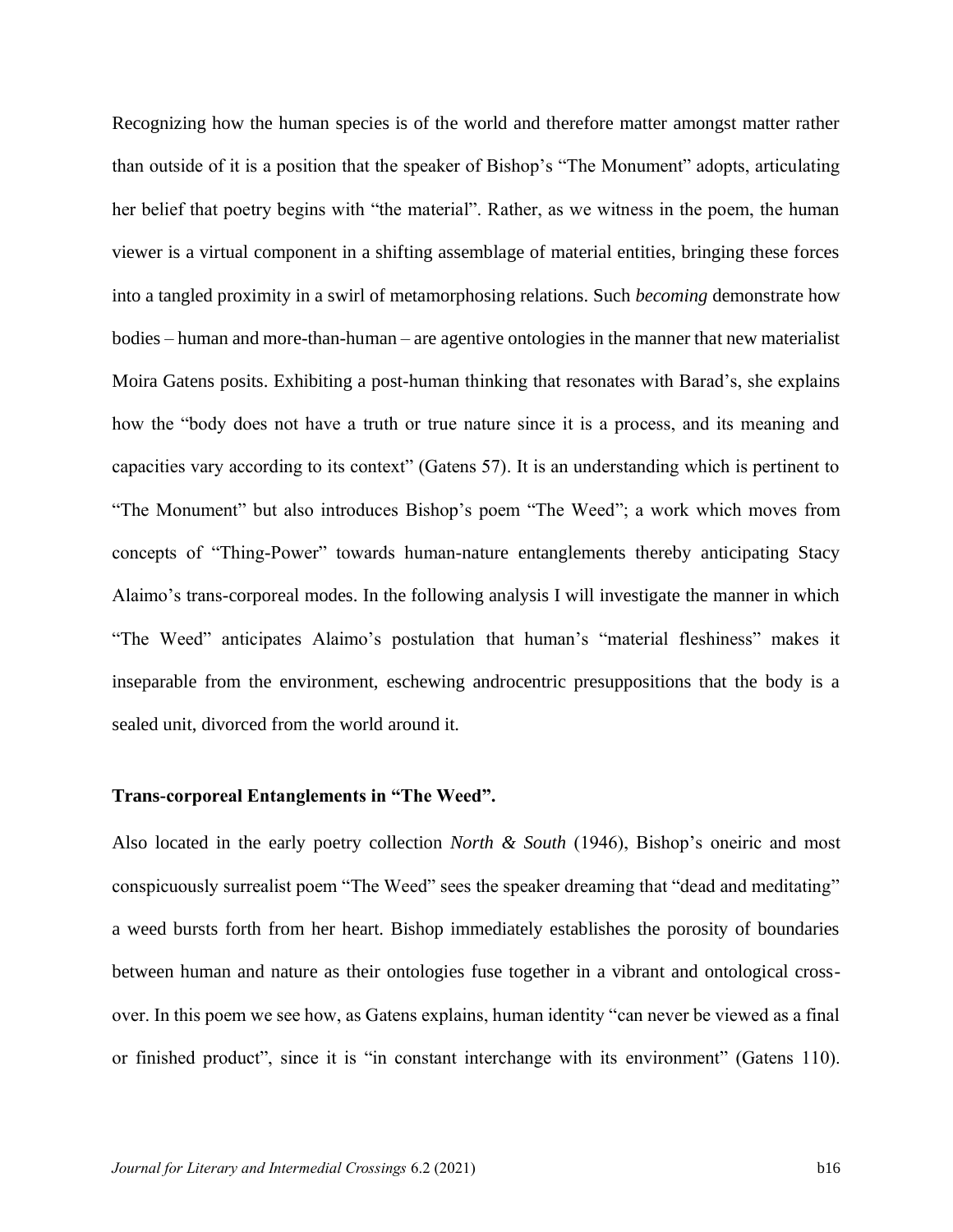Beginning in a mode of stillness, where the heart is "cold", and all is "frozen" and "unchanged", the mood shifts as the weed explosively stirs both the psychological and natural landscape to life:

A slight young weed had pushed up through the heart and its green head was nodding on the breast. (All this was in the dark,) It grew an inch like a blade of grass; next, one leaf shot out of its side a twisting, waving flag, and then two leaves moved like a semaphore. ("The Weed", lines 15-22)

The weed of the poem is immediately characterized by the vital dynamism of its urgent movements, thereby contrasting with the initial stillness and singularity of the human speaker at the beginning. The poetic landscape shifts from one of inertia to one that is fractiously mobile; here the weed is "twisting" and "waving," tenaciously surging on. Like the monument, it is a processual entity identified by its component parts of "stem," "leaf" and "nervous roots" in a description which anthropomorphizes it thus bringing human and non-human into close proximity. The agentive powers of the poem's weed are less surprising than the monument's given that it is organic matter, but this article argues that nonetheless, both poems share a kinship in their prescient vision of the agency of all matter. Bishop's comparison of the leaves to a "semaphore" intimates the weed's communicative powers, establishing this organic life as an inter-connecting force which thereby implicates other matter. Bishop's reference to the weed "nodding on the breast" simulates an image of maternal sustenance and therefore a slippage between the boundaries of a human and non-human ontology, etching a palpable trans-corporeal dynamic. The weed embedding itself within the human body suggests that it erupts from an anthropocentrically allotted background position, instead thrusting itself into the realms of human consciousness and speaking to all matter's iterative entanglement. Such dynamic reconfigurations depict the criss-crossing slippages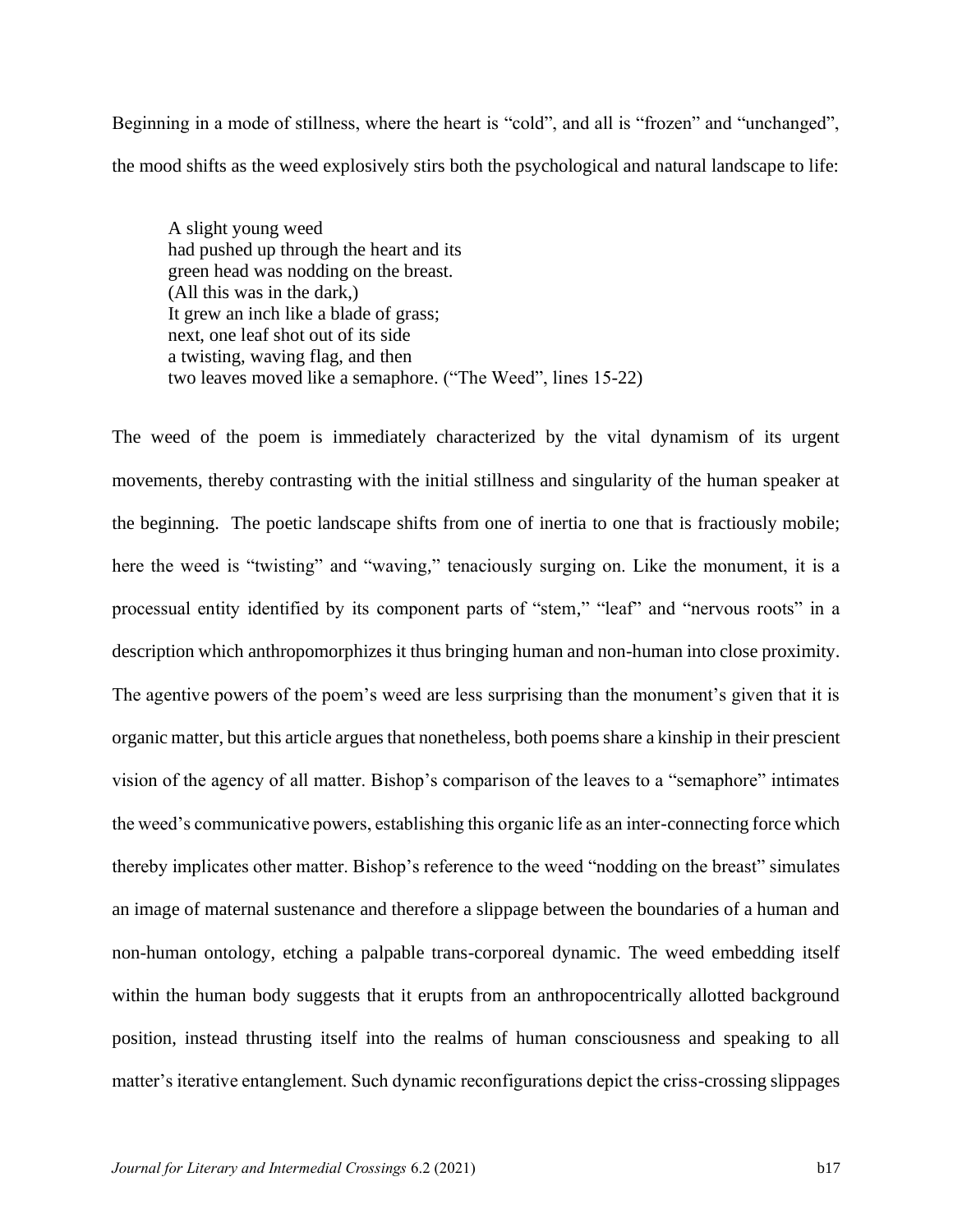which occur between human and environment, where the weed's and the human speaker's shifting materialist ontologies spill over to forge new becoming in the manner discussed regarding the monument. In the same way as the structure is imagined in the new guise of a poem or painting, so too does the vision of the weed and the human speaker begin to metamorphose and evolve in fertile new directions:

The rooted heart began to change (not beat) and then it split apart and from it broke a flood of water. Two rivers glanced off from the sides, one to the right, one to the left, two rushing, half-clear streams, (the ribs made of them two cascades) which assuredly, smooth as glass, went off through the fine black grains of earth. ('The Weed', lines 28-36)

Here, I suggest that the weed exhibits a post-humanist performativity where its many intra-actions and crossovers with its environment convey how it is an organic life that does not operate in a sealed vacuum any more than a human does. Whilst the speaker is a nurturing force for the weed as I have explained, so too does the weed foster growth in a reciprocal dynamic, eschewing humanist frameworks of Cartesian individualism for a vision of nature's agentive plurality and fertility. Emphasizing the significance of the "fine black grains of earth" recalling Bishop's imperative that the poet "proceeds from the material", the poem signposts the collective materiality of all matter – including the microscopic - as well as botanic life, all too often myopically consigned to non-human otherness. Rather than dismissing these grains of earth and the weed to the realm of a passive, subordinated nature to be choreographed at the hands of man, Bishop's poetics instead forges them as powerful and catalyzing forces. Such agentic movement is manifest in the manner that Bishop describes "a flood of water" and streams gathering pace to become "cascades." This watery world is conjured as a vital and borderless space, where the weed's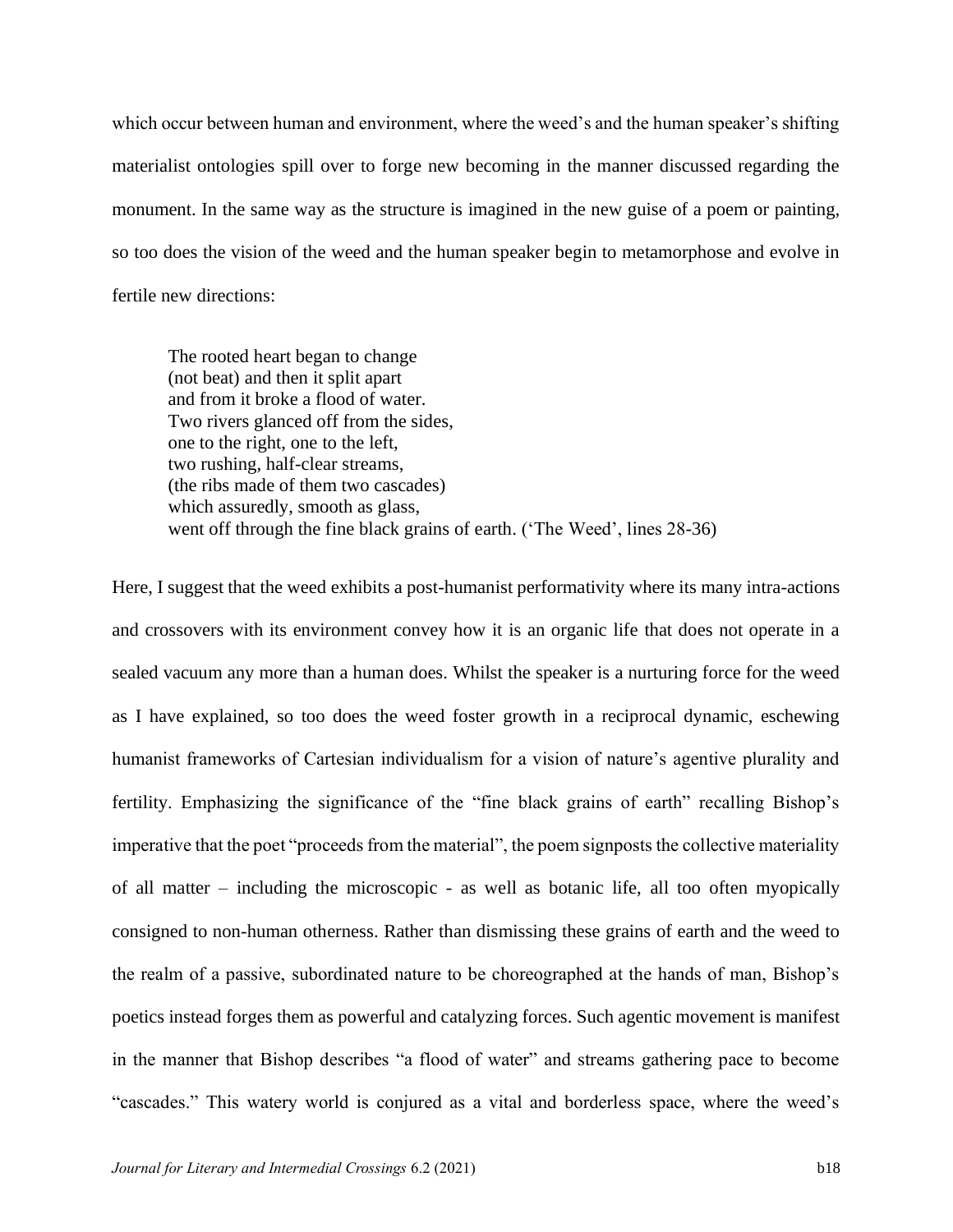agentive materiality identifies it as a metamorphosing phenomenon that criss-crosses in a web of trans-corporeal visions. The oscillating and unpredictable shifts in the weed's movements speaks to an instability that is similarly exhibited by the human speaker, pointing to the world that operates beyond the illusion of man's mastery over nature. The speaker is both dreaming, but also meditating; she is in a "grave" or a "bed" ("The Weed", line 2). The incidental rhymes eschew any clear patterning and so emphasize the sense of an unpredictable material agency of both the human speaker and more-than-human world which are aligned in their erratic materialism. It is a praxis which resonates with what Bennett identifies as a "primordial swerve," recognizing that the "world is not determined" and "that an element of chanciness resides at the heart of things" (Bennett 18).

The synchronous and symbiotic relationship which exists between the human speaker and the weed becomes heightened and intense in the final section of the poem where an increasingly trans-corporeal dynamism enables the speaker to begin to see differently in the manner of the human observer in "The Monument":

A few drops fell upon my face and in my eyes, I could see (or, in that black place, I thought I saw) that each drop contained a light, a small, illuminated scene; the weed-deflected stream was made itself of racing images. ('The Weed', lines 40-47)

The water from the weed's leaves, now "fringed with heavy drops" ("The Weed", line 39), continues to evoke the sense of botanic life's fertility and its capacity to provide sustenance for the human speaker; not just in a corporeal manner but also in the way that Bishop arranges her lines emphasizing that these drops allow her to see. Here Bishop conveys a shift of perspective as though the speaker has experienced a post-human awakening as a result of her entanglement with the weed. Themes of birth, iterated earlier in Bishop's reference to a flood of water, return here with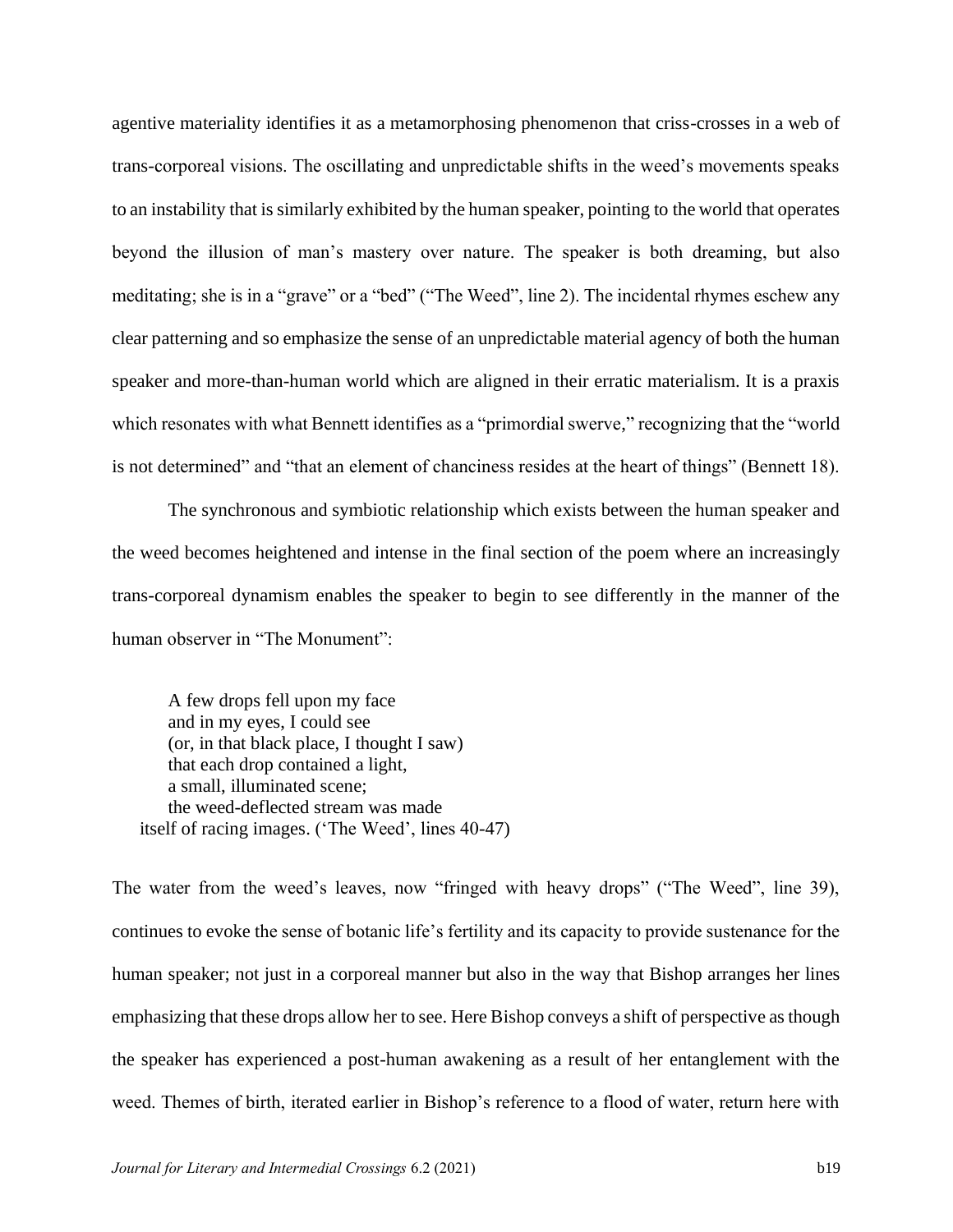drops upon the speaker's face, indicative of a quasi, post-human baptism. In seeing anew, Bishop further estranges the speaker from the epistemic habits of the glaring anthropocentric world, instead concentrating upon themes of diminution as if to reconnect with the earthly essence of "a small, illuminated scene." In this granular, materialist vision she depicts the stream as a series of "racing images" thereby comprised of a collage of miniatures in the same way as she portrays the sea in "The Monument" as consisting of "horizontal boards". These visions are not of homogenized surfaces but speak to the earthy raw matter that underpins human and more-thanhuman existence, as lines 48 to 51 of the poem suggest:

(As if a river should carry all the scenes that it had once reflected shut in its waters, and not floating on momentary surfaces.) ("The Weed", lines 48-51)

The entanglement of human and non-human spaces are emphasized here, where brackets are indicative of the speaker's inner thoughts beneath exterior observations in the same way as the river itself contains scenes below what is captured beyond its "momentary surfaces." Brackets also highlight the spontaneous agency of the speaker's reflections, resonating with the agentic intensity of the river's own forward propulsions which operate outside of androcentric mastery. Bishop's poem here suggests that the speaker processes her thoughts synchronously with the river's own everyday happenings, entwined in a current of scenes which overlap and co-mingle together as lively matter. Bishop intimates in this poem that a compendium of scenes can be traced through the river's history, forging it as a collective assemblage of vibrant matter that muddles epistemologically carved categories of time and space. As a result Bishop conjures the river as a living entity akin to human matter, one that implicates the speaker within it as a similarly vibrant ontology, eschewing Cartesian notions of nature's passivity to evoke instead a trans-corporeal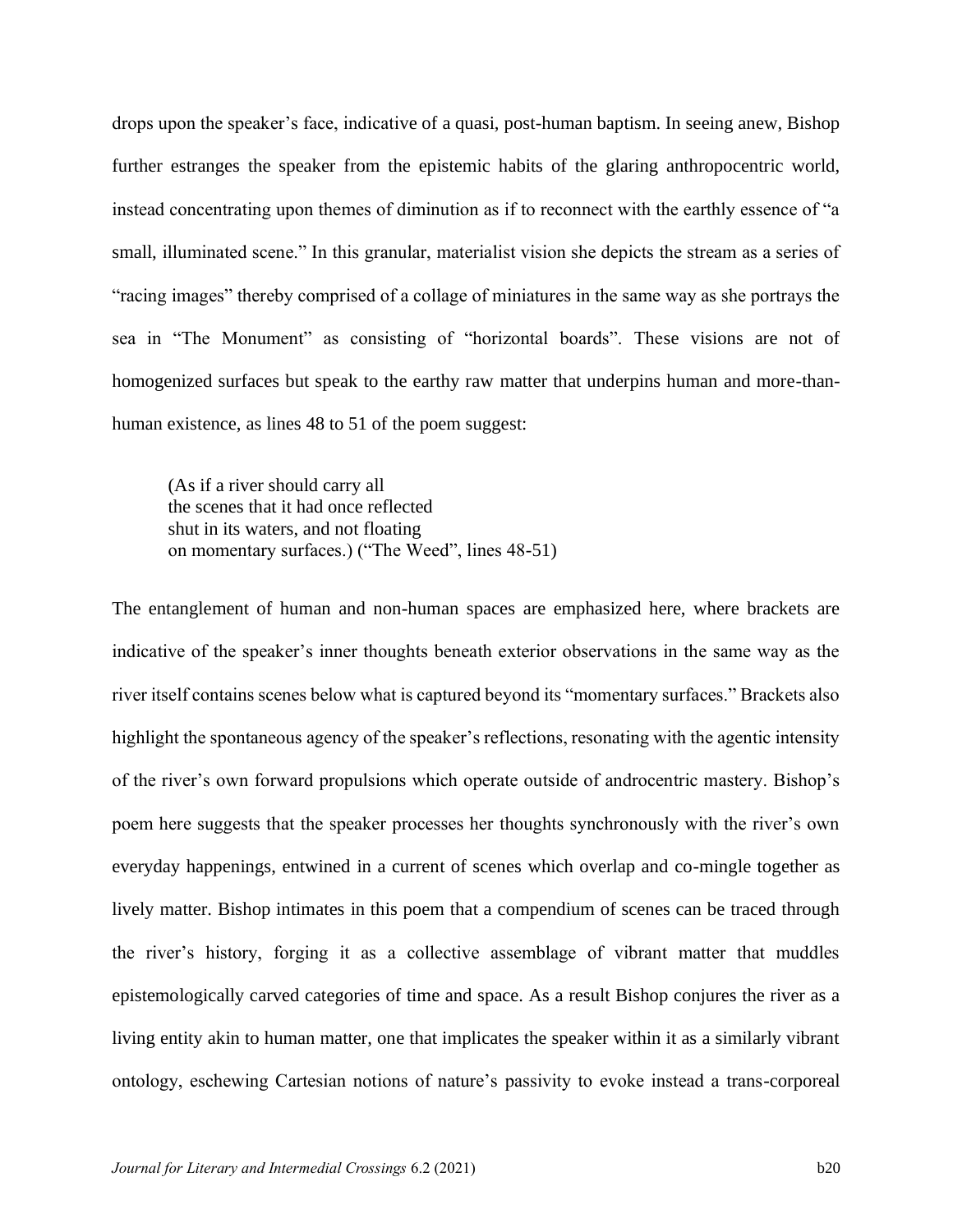realm. As this analysis argues, the human speaker in "The Weed" attests to the reciprocal and intraacting dynamic between human and non-human worlds in a way that presciently speaks to materialist thinking. Bishop suggests that there is the sense that the speaker is "recomposed" by the weed whilst also enabling its own growth; she serves as fertile and dynamic ground on which the weed can flourish, where even in death, human corporeality is a metamorphosing and affective entity as this final stanza indicates:

The weed stood in the severed heart. "What are you doing there?" I asked. It lifted its head all dripping wet (with my own thoughts?) And answered then: "I grow," it said, "but to divide your heart again." ("The Weed", lines 52-57)

Here, Bishop evokes a disaggregated body entangled in a knotty, trans-corporeal assemblage, where the collective ontologies of weed and speaker are intimated in the vision of the weed dripping wet with her "own thoughts?" In this line there is the sense that these two entities have become interchangeable ontologies, or "compost" in the manner that Donna Haraway discusses. Haraway's insistence that all material entities "become-with" each other in what she coins as "hotcompost piles" resonates with the vision of the entangled speaker and weed in Bishop's poem. In this way I suggest that Bishop anticipates Haraway's belief in a "kind of material semiotics" where all beings are "always situated, someplace and not noplace, entangled and worldly" (Haraway 4). The weed's exclamation that it grows "to divide your heart again" demonstrates how these ontologies are constantly enfolded in ever becoming reconfigurations affirmatively distanced from Cartesian thinkers' propensity for human individualism. The weed here is an agentic and fertile interconnected force in Bishop's poem where we witness how "Matter's dynamism is inexhaustible, exuberant and prolific" (*Meeting the Universe Halfway* 170).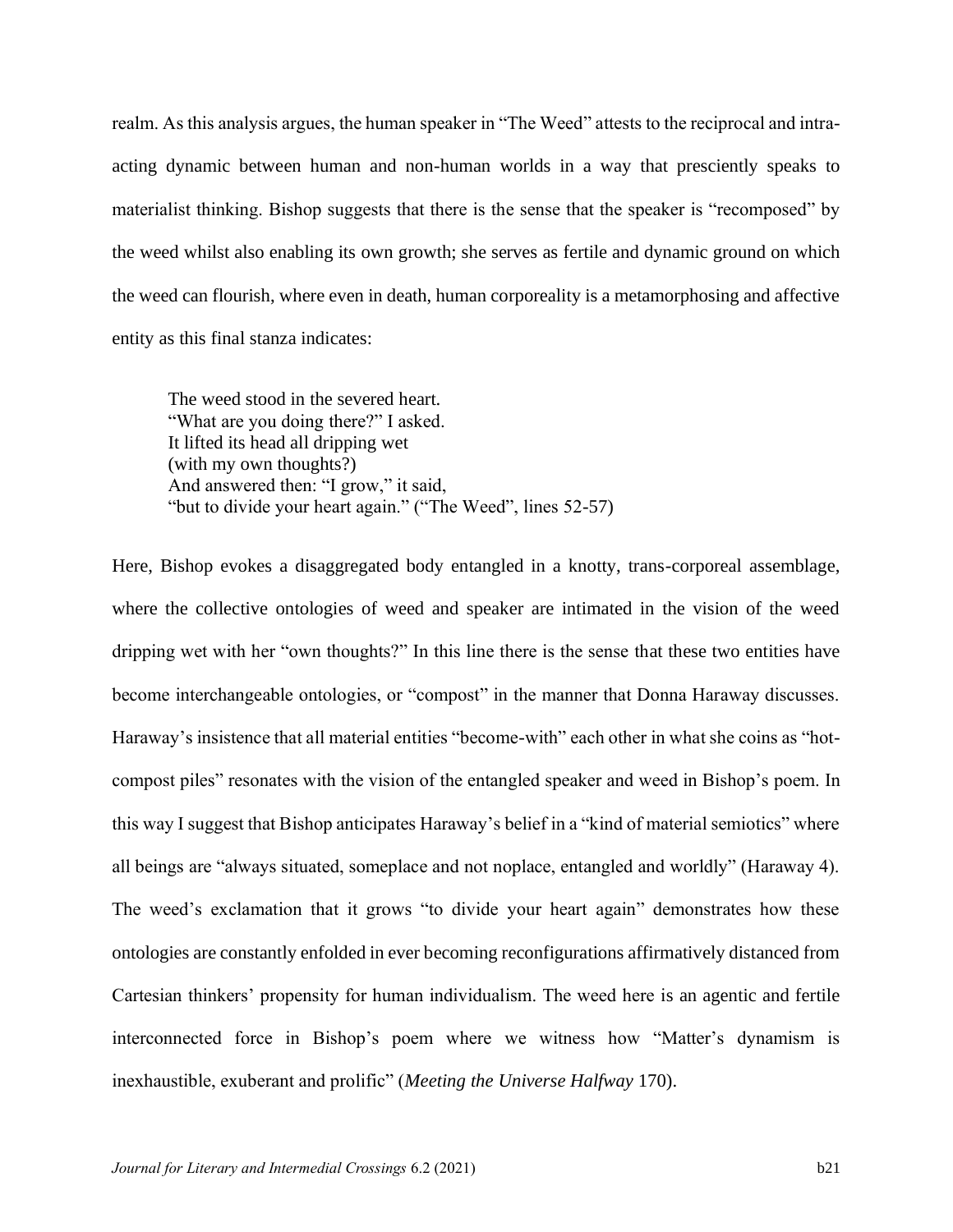### **Conclusion**

In this article I have argued that the materially-grounded contact zones that Bishop evokes in "The Monument" and "The Weed" intimate the entanglements between human and non-human ontologies in a manner that anticipates contemporary new materialist thinking. The vibrant and agentic dynamic between humans and nature, as well as humans and objects, points to the collective materiality that characterizes all matter in a manner which destabilizes anthropocentric positions. I have suggested that whilst not necessarily categorized as a surrealist herself, Bishop does however share certain surrealist sensibilities with women artist contemporaries who similarly evoked empowering visions of females interconnecting with the natural world in a manner that anticipates a post-human and feminist politics. In this way she corresponds with surrealist scholar Whitney Chadwick's observation that Surrealism was committed to the "complete transformation of human values" (Chadwick 13), where women surrealists in particular looked to natural history in a manner that gave voice to a feminist and prescient ecological perspective. In both "The Monument" and "The Weed" we witness how "humans are part of the configuration or ongoing configuration of the world" where "we too are phenomena" (*Meeting the Universe Halfway* 206). Bishop's belief in proceeding from the world's raw materials when writing poetry, which she conveys in her early diaries, points to her connected approach revealing her as a writer whose work resonates with the new materialist frameworks of Alaimo, Barad and Bennet. In the poems investigated here I have considered how she hints at what Bennett defines as "this sense of a strange and incomplete commonality with the out-side" (Bennett 18), both in relation to "Thing" ontologies but also to the natural world. This sense of a "strange" interconnection is harnessed in the surrealist moments of Bishop's writing where a static structure becomes unexpectedly mobile in "The Monument" and botanic life fuses itself with the human body in "The Weed," conjuring a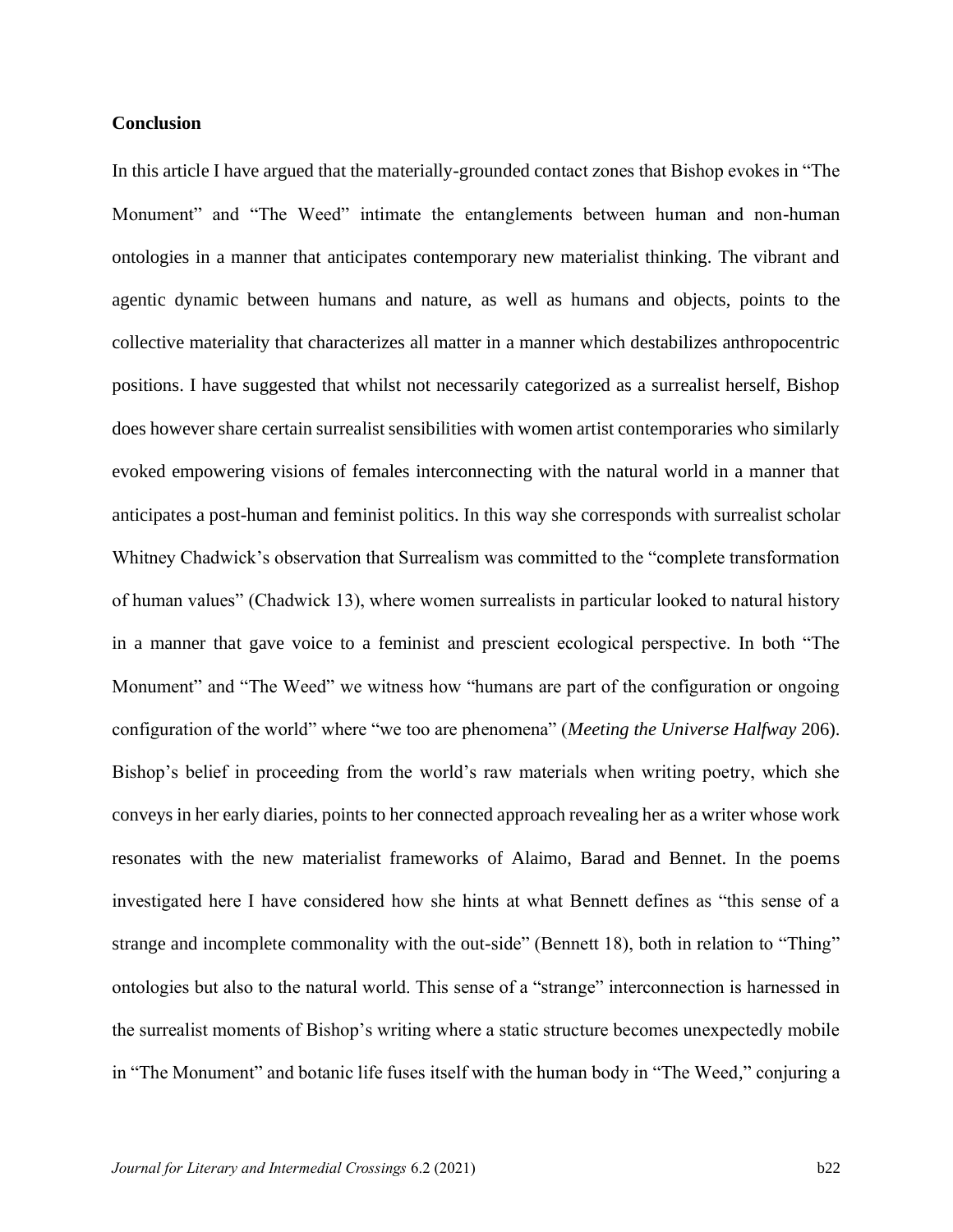post-anthropocentric approach that destabilizes humanist hierarchies. Bishop's speakers and the subject matter she discusses are radically open to metamorphosis and diffractive processes, more often exhibiting an in-between positioning in their constant state of flux rather than settling upon a fixed physical and cultural space. Most significantly, I have argued that Bishop's poetry is founded in molecular matter that implicates and entangles us all, where, as the speaker of her "Sandpiper" poem wisely asserts, "no detail is too small." In this way, she eschews Humanism's preoccupation with surface representations for visions which highlight the intricate webs of matter that connect and entangle all phenomena, whether human or non-human, organic or inorganic.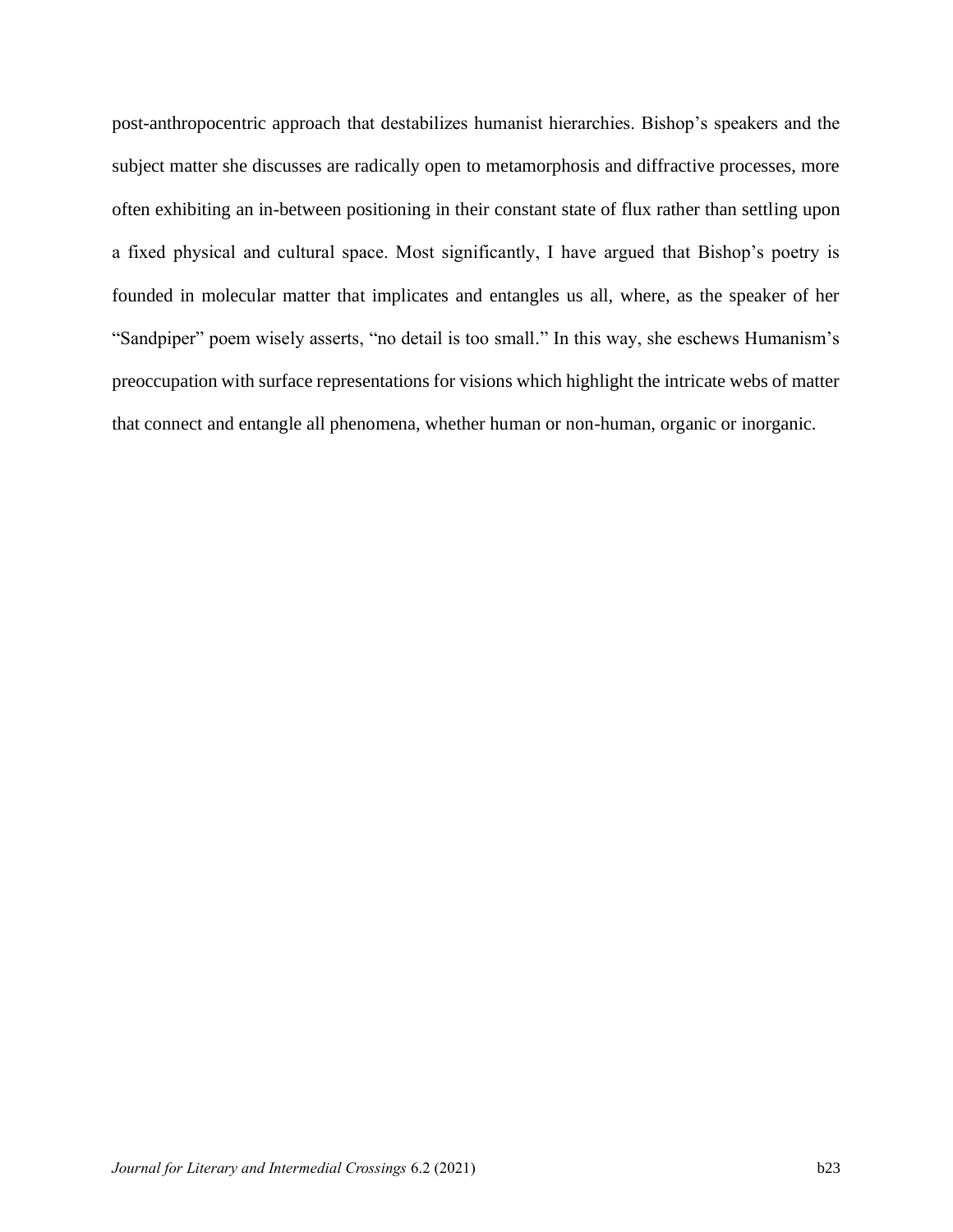#### **Works Cited**

- Alaimo, Stacy. *Bodily Natures Science, Environment, and the Material Self*. Indiana University Press, 2010.
- Alaimo, Stacy and Hekman, Susan, editors. *Material Feminisms*. Indiana University Press, 2008.
- Barad, Karen. "Nature's Queer Performativity." *Que Parle*, Vol.19, Spring/Summer 2011, pp.121-158.
- Barad, Karen. "Posthumanist Performativity: Toward an Understanding of How Matter Comes to Matter." Published in *Material Feminisms* (2008).
- Barad, Karen. *Meeting the Universe Halfway quantum physics and the entanglement of matter and meaning.* Duke University Press, 2007.

Bennett, Jane. *Vibrant Matter: a political ecology of things*. Duke University Press, 2010.

- Bergmann, Meredith. "Seeing *The Monument*." *Per Contra An International Journal of the Arts, Literature, and Ideas,* Issue 23, 2011.
- Bishop, Elizabeth. "The Monument" and "The Weed" in *The Centenary Edition Poems Elizabeth Bishop*. Chatto and Windus, 2011.

Braidotti, Rosi. *Metamorphoses Towards a Materialist Theory of Becoming*. Polity Press, 2002.

Chadwick, Whitney. *Women Artists and the Surrealist Movement*. (Hampshire: Thames and Hudson, 1985).

Costello, Bonnie. *Elizabeth Bishop Questions of Mastery*. Harvard University Press, 1991.

Farrier, David. *Anthropocene Poetics Deep Time, Sacrifice Zones, and Extinction.* (London: University of Minnesota Press, 2019).

Gatens, Moira. *Imaginary Bodies: Ethics, Power and Corporeality*. Routledge, 1996.